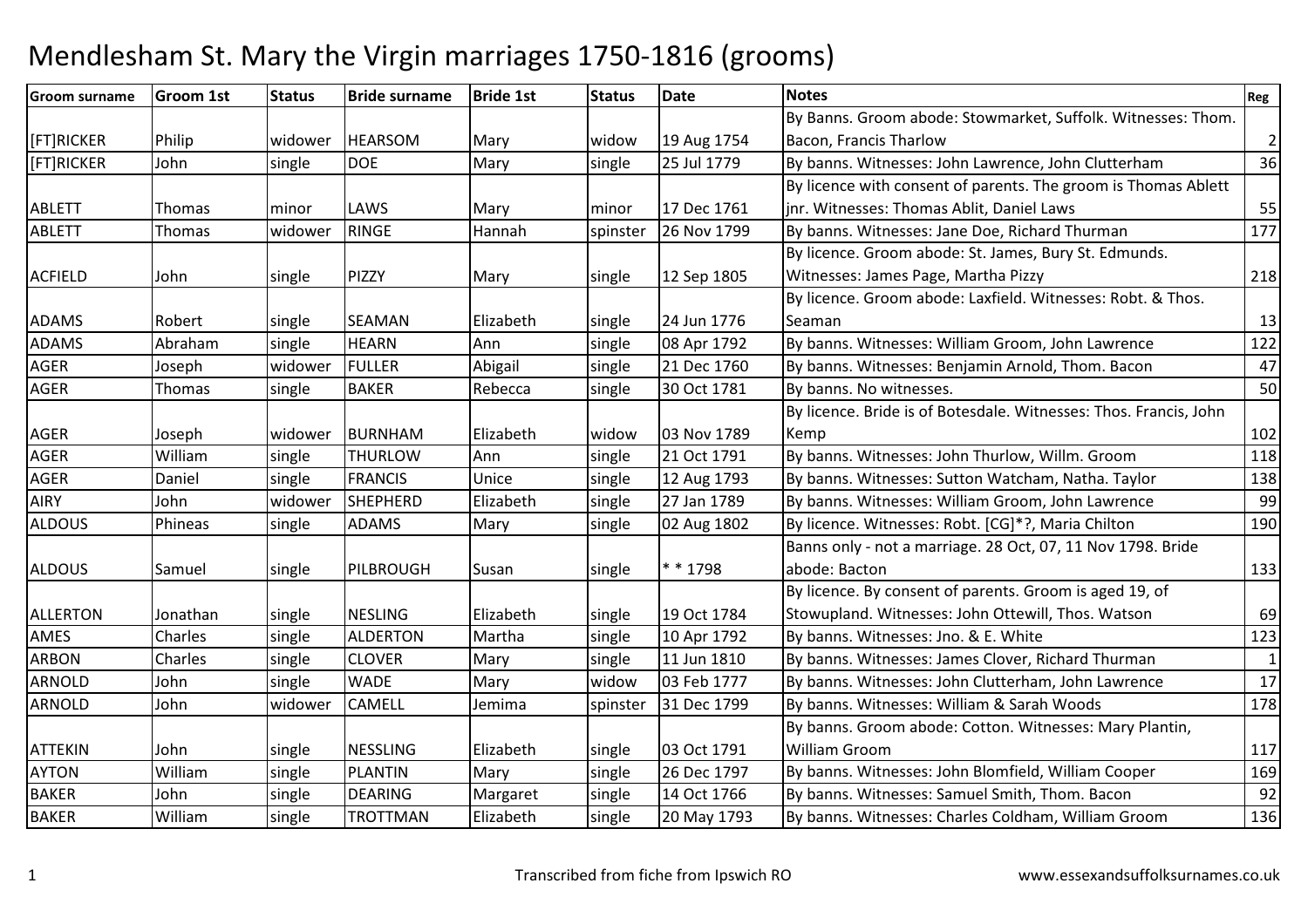#### Groom surnameGroom 1st 15tatus Bride surname e Bride 1st Status Date Notes Regional Region Regional Regional Regional Regional Regional Regional Regional Reg **RAKFR** Richard Isingle CUTTING Elizabeth single 03 Dec 1797 By banns. Witnesses: William Groom, John Lawrence <sup>168</sup> BAKER George single YEARHAM Eliz. single 11 Jul 180219 Dec 1769 By banns. Eliz. Signs her surname as 'Baker'. Witnesses: John Cockerill, Richd. Thurmann 189  $\overline{118}$ BALAMWilliam Single ELLIS Martha single 19 Dec 1769 By licence. Witnesses: John Lawrence, Thom. Bacon 118<br>Edward single HAYWARD Susan Sabilla single 06 Dec 1768 By banns. Witnesses: Thom. Bacon, John Lawrence 110 **BALDERY**  EdwardHAYWARD<br>RACE single 06 Dec 1768 By banns. Witnesses: Thom. Bacon, John Lawrence 110<br>
Single 12 Feb 1793 By banns. Witnesses: William Groom, John Lawrence 1333 **BALDRY** Thomas single Elizth By banns. Witnesses: William Groom, John Lawrence 133<br>By banns. Witnesses: Pricilla Roper. William Fuller 104 BALDWINJohn 1999 widower ROPER Mary Single 10 Dec 1767 By banns. Witnesses: Pricilla Roper, William Fuller 104<br>Henry Single KEEBLE Ann single 25 Feb 1811 By banns. Witnesses: Thomas Buckle, Richard Thurman 10 BANISTERKEEBLE Ann Single 25 Feb 1811 By banns. Witnesses: Thomas Buckle, Richard Thurman 10<br>DRIVER Sarah single 10 Oct 1809 By banns. Witnesses: Charles Ames. Richd. Thurman 236 BARBROOK Williamsingle DRIVER Sarah single 10 Oct 1809 By banns. Witnesses: Charles Ames, Richd. Thurman BARKER John single ARNOLD Mary single 26 Jun 178025 Nov 1816 By banns. Groom abode: Thorndon. Witnesses: Thomas Robertson, John Clutterhamm 43 **BARKER** James single JACKERMAN<br>George single FRANCIS N Mary Single 25 Nov 1816 By banns. Witnesses: Samuel Jackaman, Robt. Potter 34 BATT Georgesingle FRANCIS Mary Single 05 Oct 1769 By banns. Witnesses: Thos. Francis, Thom. Bacon 114 BATT George widower WHITE Mary widow 18 Jan 177904 Mar 1783 By licence. George Batt senior. Witnesses: Jeremiah White senior, Jereh. White junior. $\sim$  31  $\overline{59}$ BATT Georgewidower FRANCIS | Ann single  $\vert$  04 Mar 1783  $\vert$  By licence. Witnesses: Thos. Francis, John Clutterham m 59 BEMANT Peter single RICHER Mary single 05 Mar 1792 05 Mar 1792 By banns. Witnesses: Willm. Groom, Ann Richer, William Cozens 121<br>03 Nov 1774 By licence. Witnesses: Robt. Seaman. James Roper BENDALL Suttonsingle **ROBINSON**  Martha widowBy licence. Witnesses: Robt. Seaman, James Roper BENDALL Thomas single FOX Susan single 06 Nov 180022 Oct 1816 By banns. Groom abode: Stonham Aspall. Witnesses: Tho. Fox Vincent, Elizabeth Foxx 180 33 BENDALL Sutton single WARDSarah Sarah single 22 Oct 1816 By banns. Witnesses: Saml. Smith, Robert Potter BENT John single BLOS[SE] Diana single 06 Dec 177505 Dec 1752 By licence. Groom is a bricklayer of Stradbrook. Witnesses: John Kersey, John Peck9BERRY Williamm single FRICKER Susan single 05 Dec 1752 BERRYJames **bachelor COLDHAM** Ann Spinster 22 Apr 1799 By banns. Witnesses: William Ward, Barnaby Berry 172<br>Mary Single 15 Jan 1810 By banns. Witnesses: John Ling, Richard Thurman **BERRY** Daniel single ADAMS Mary Single 15 Jan 1810<br>PRETTY Sarah Single 09 Oct 1789 By banns. Witnesses: John Ling, Richard Thurman BETTSHenry single PRETTY single  $\vert$  09 Oct 1789 By licence. Witnesses: John Blake Hunt, Richard Oakes 100 BIRDD Lawrence single CLARK Elizabeth single 30 Oct 1754 BIRD Lawrence minor CLARK Elizabeth spinster 30 Oct 1754 By Licence. With ye consent of their fathers. Witnesses: William Fuller, Mary Codd4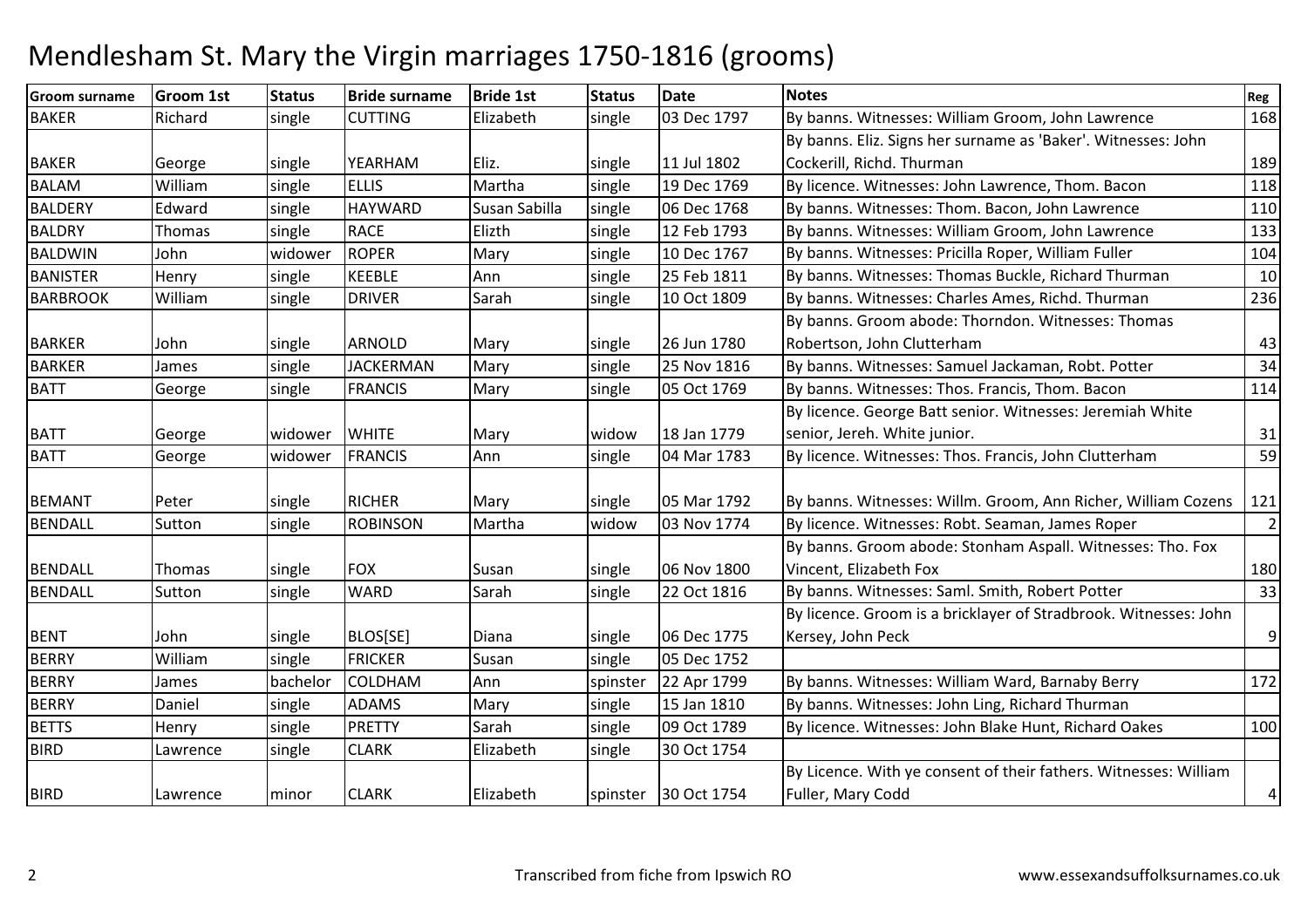| <b>Groom surname</b> | Groom 1st | <b>Status</b> | <b>Bride surname</b> | <b>Bride 1st</b> | <b>Status</b> | <b>Date</b> | <b>Notes</b>                                                  | Reg |
|----------------------|-----------|---------------|----------------------|------------------|---------------|-------------|---------------------------------------------------------------|-----|
|                      |           |               |                      |                  |               |             | By licence. Groom abode: Easton, Suffolk. Witnesses: Jeremiah |     |
| <b>BIRD</b>          | Candler   | single        | <b>WHITE</b>         | Catharine        | single        | 10 Nov 1803 | White, George Bird                                            | 203 |
| <b>BLAKES</b>        | John      | single        | <b>ALWOOD</b>        | Elizabeth        | single        | 09 Nov 1797 | By banns. Witnesses: John Alwood, William Groom               | 167 |
| <b>BLOMFIELD</b>     | Noah      | single        | <b>NEWSTEAD</b>      | Ann              | single        | 26 Feb 1759 | By banns. Witnesses: Thom. Bacon, Shome? Baker                | 33  |
| <b>BLOMFIELD</b>     | Stephen   | single        | <b>ELMER</b>         | Hannah           | single        | 16 Nov 1813 | By banns. Witnesses: Thomas Elmer, Richd. Thurman             | 6   |
| <b>BLOOM</b>         | Edward    | single        | CARR                 | Martha           | single        | 10 Dec 1754 | Groom abode: Haughley                                         |     |
|                      |           |               |                      |                  |               |             | By Banns. With consent of parents. Groom abode: Hawleigh.     |     |
| <b>BLOOM</b>         | Edward    | single        | <b>CARR</b>          | Martha           | single        | 10 Dec 1754 | Witnesses: Robert Carr, Thom. Bacon                           | 5   |
|                      |           |               |                      |                  |               |             | By banns. Groom abode: Haughley. Witnesses: John Groom,       |     |
| <b>BLOOM</b>         | William   | single        | <b>ADAMS</b>         | Hannah           | single        | 06 Oct 1767 | Thom. Bacon                                                   | 101 |
|                      |           |               |                      |                  |               |             | By banns. Groom abode: Fornham All Saints. Witnesses: Sophia  |     |
| <b>BLYTH</b>         | Willm     | single        | <b>LING</b>          | Jane             | single        | 19 Jul 1808 | & W. Ling                                                     | 230 |
| <b>BRETT</b>         | John      | widower       | <b>BERRY</b>         | Pleasance        | single        | 23 Nov 1753 |                                                               |     |
| <b>BRINDISH</b>      | William   | single        | <b>STEBBINGS</b>     | Susanna          | single        | 05 Jan 1805 | By banns. Witnesses: Richd. Smith, Richard Thurman            | 211 |
|                      |           |               |                      |                  |               |             |                                                               |     |
| <b>BRINDISH</b>      | Willm     | widower       | <b>BLOMFIELD</b>     | Susan            | single        | 28 Jan 1812 | By banns. Witnesses: Jeremiah Salsbury, Richard Thurman       | 19  |
|                      |           |               |                      |                  |               |             | Banns only - not a marriage. 20, 27 Sep, 04 Oct 1761. Bride   |     |
| <b>BRITTLE</b>       | William   | single        | <b>CREASY</b>        | Elizabeth        | single        | $* * 1761$  | abode: Aspal Stonham                                          | 41  |
| <b>BROME</b>         | Thomas    | widower       | <b>TURNER</b>        | Ann              | single        | 11 May 1769 | By banns. Witnesses: Ezekiel White jnr., Jermyah Robert       | 111 |
| <b>BROWN</b>         | George    | single        | <b>BLAKES</b>        | Dorothy          | single        | 20 Nov 1787 | By banns. Witnesses: Robert Codd, John Lawrence               | 92  |
| <b>BROWNE</b>        | Joseph    | single        | LAWRENCE             | Mary             | single        | 02 Oct 1815 | By banns. Witnesses: Catharine Lawrence, Robert Potter        | 22  |
| <b>BROWSE</b>        | Thomas    | single        | <b>MARKHAM</b>       | Sarah            | single        | 21 May 1787 | By banns. Witnesses: Elizabeth Jacob, Mary Durrant            | 88  |
| <b>BUCKINGHAM</b>    | Timothy   | single        | <b>STEGGALLS</b>     | Deborah          | single        | 08 Apr 1790 | By banns. Witnesses: Thon? & Susan Garrard                    | 106 |
| <b>BUCKLE</b>        | George    |               | <b>DURRANT</b>       | Mary             |               | 11 Oct 1789 | By banns. Witnesses: William Groom, John Lawrence             | 101 |
| <b>BUCKLE</b>        | Richard   | single        | <b>TROTMAN</b>       | Mary             | single        | 17 Mar 1806 | By banns. Witnesses: Richard Thurman, James Lockwood          | 222 |
| <b>BUCKLE</b>        | George    | single        | <b>VINCENT</b>       | Mary             | single        | 21 Nov 1809 | By banns. Witnesses: John Arnold, Elizabeth Miles             | 238 |
|                      |           |               |                      |                  |               |             |                                                               |     |
| <b>BURNHAM</b>       | Thomas    | single        | <b>KEEBLE</b>        | Elizabeth        | single        | 19 Jun 1809 | By banns. Witnesses: William Townsend, Rachel Alexander       | 233 |
| <b>BUXTON</b>        | Thomas    | single        | <b>STEGGALL</b>      | Mary             | single        | 05 Jan 1753 |                                                               |     |
|                      |           |               |                      |                  |               |             | By banns. Groom abode: Stoke Ash. Witnesses: John Lawrence,   |     |
| <b>CALVER</b>        | Francis   | single        | <b>LAWRENCE</b>      | Elizabeth        | single        | 28 Dec 1786 | Ann Fairweather                                               | 82  |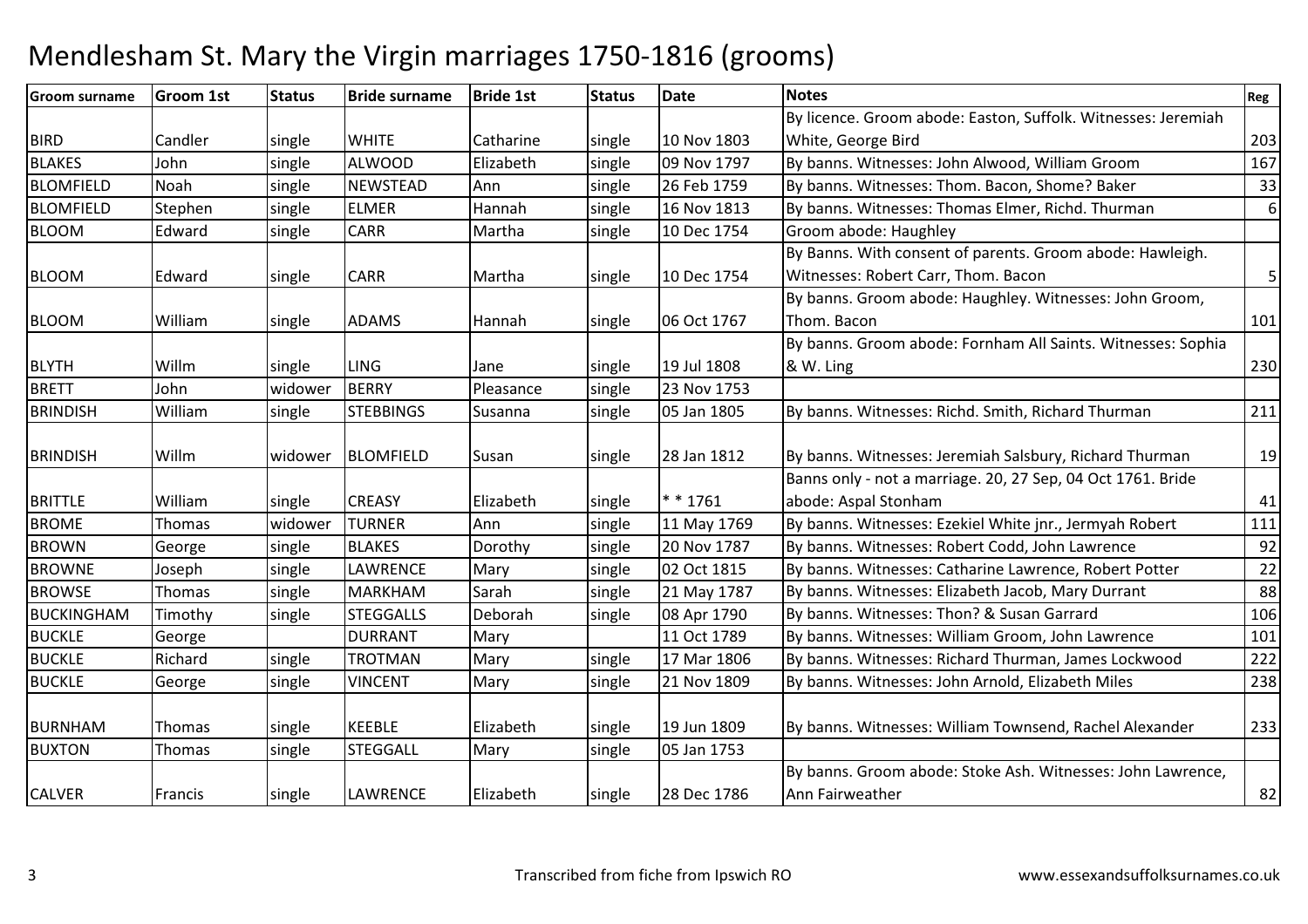| <b>Groom surname</b> | <b>Groom 1st</b>    | <b>Status</b> | <b>Bride surname</b> | <b>Bride 1st</b> | <b>Status</b> | <b>Date</b> | <b>Notes</b>                                                       | Reg              |
|----------------------|---------------------|---------------|----------------------|------------------|---------------|-------------|--------------------------------------------------------------------|------------------|
|                      |                     |               |                      |                  |               |             | By license. Robert Carr jnr is the groom. Witnesses: Thom. Bacon,  |                  |
| <b>CARR</b>          | Robert              | single        | <b>CHENNERY</b>      | Ann              | single        | 26 Dec 1758 | Robert Carr snr                                                    | 32               |
| <b>CARR</b>          | William             | single        | <b>GARRARD</b>       | Ann              | single        | 03 May 1795 | By banns. Witnesses: William Groom, John Lawrence                  | 147              |
|                      |                     |               |                      |                  |               |             | Banns only - not a marriage. 25 Sep, 02, 09 Oct 1768. Bride        |                  |
| <b>CARR</b>          | William             | single        | <b>ALDERTON</b>      | Mary             | single        | $* * 1768$  | abode: Brockford                                                   | 23               |
|                      |                     |               |                      |                  |               |             | By licence. Groom abode: Stonham Aspall. Witnesses: Danl. &        |                  |
| <b>CARTER</b>        | Thomas              | single        | <b>SIMPSON</b>       | Martha           | single        | 21 Apr 1796 | <b>Maltyward Simpson</b>                                           | 152              |
|                      |                     |               |                      |                  |               |             | By banns. Groom abode: Cotton. Witnesses: John Lawrence, John      |                  |
| <b>CHANDLER</b>      | John                | single        | <b>MOY</b>           | Sarah            | single        | 15 Oct 1782 | Clutterham                                                         | 57               |
| <b>CHAPLIN</b>       | Robert              | single        | PATTERSON            | Sarah            | single        | 23 Feb 1763 | By banns. Witnesses: Thom. Bacon, Robert Soames                    | 63               |
| <b>CHAPMAN</b>       | <b>Edward Allen</b> | single        | <b>KERSEY</b>        | Mariola          | widow         | 02 Jan 1809 | By licence. Witnesses: Saml. & Mary Ann Gissing                    | 231              |
| <b>CHENERY</b>       | John                | single        | <b>DALE</b>          | Mary             | single        | 04 Nov 1752 | Groom abode: Kettleburrough                                        |                  |
| <b>CHILES</b>        | William             | bachelor      | <b>HALLS</b>         | Elizabeth        | spinster      | 09 Feb 1774 | By banns. Witnesses: Ja. Fuller, Robert Plantin                    |                  |
| <b>CHILES</b>        | William             | single        | <b>REEVE</b>         | Mary             | single        | 16 Jan 1801 | By banns. Witnesses: Thomas Chiles, Richd. Thurman                 | 183              |
|                      |                     |               |                      |                  |               |             | By licence. Richard Chilton, clerk of this parish. Witnesses: Eliz |                  |
| <b>CHILTON</b>       | Richard             | single        | <b>CORBOULD</b>      | Mary             | spinster      | 15 Jul 1760 | Corbould, Thos. Seaman                                             | 43               |
| <b>CHILTON</b>       | Richd               | widower       | <b>SEAMAN</b>        | Ann              | widow         | 29 Apr 1765 | By licence. Witnesses: Thos. Seaman, Mary White                    | 71               |
|                      |                     |               |                      |                  |               |             | By banns (Mary spells her surname 'Dunthorne'). Witnesses:         |                  |
| <b>CHITTOCK</b>      | Samuel              | single        | DUNTHORN             | Mary             | single        | 28 May 1757 | Thom. Bacon, Thomas Deane                                          | 24               |
| <b>CHITTOCK</b>      | Robert              | widower       | <b>WHITE</b>         | Sarah            | widow         | 14 Oct 1762 | By banns. Witnesses: Thom. Bacon, William Groome                   | 59               |
|                      |                     |               |                      |                  |               |             | By licence. Groom abode: Harwich, Essex. Witnesses: Robert         |                  |
| <b>CHURCH</b>        | Thomas              | single        | <b>JEFFERY</b>       | Mary             | single        | 07 Jul 1767 | Roper, Thom. Bacon                                                 | 100              |
|                      |                     |               |                      |                  |               |             | By licence. Groom abode: Mountnessing, Essex. Witnesses: John      |                  |
| <b>CLARK</b>         | Thomas              | widower       | <b>PALMER</b>        | Christian        | single        | 28 Jan 1793 | Ottewill, Martha Simpson                                           | 129              |
| <b>CLARKE</b>        | George              | widower       | PATTERSON            | Mary             | widow         | 15 Feb 1767 | By banns. Witnesses: William Fuller, Thom. Bacon                   | 97               |
| <b>CLARKE</b>        | John                | single        | <b>SKIPPON</b>       | Elizabeth        | single        | 26 Jan 1790 | By licence. Witnesses: William Clark?, James Quinton               | 105              |
| <b>CLARKE</b>        | Robert              | widower       | <b>GOOD</b>          | Elizabeth        | widow         | 07 Dec 1790 | By licence. Witnesses: Cornelius Gibbs, William Groom              | 112              |
| <b>CLARKE</b>        | John                | single        | <b>TYE</b>           | Elizabeth        | single        | 30 Oct 1792 | By banns. Witnesses: George Tye, Thos. Beart Quarry                | 126              |
| <b>CLARKE</b>        | Thos                | single        | <b>JESUP</b>         | Anne             | widow         | 01 Nov 1802 | By banns. Witnesses: John Kemp, Isaac Mo_e                         | 191              |
| <b>CLOVER</b>        | James               | single        | <b>JEFFRIES</b>      | Fanny            | single        | 15 Oct 1787 | By banns. Witnesses: William Groom, William Clover                 | 91               |
| <b>CLOVER</b>        | James               | single        | <b>PARLENT</b>       | Jane             | single        | 30 May 1814 | By banns. Witnesses: Charles Arborn, Sarah Lea                     | $\boldsymbol{9}$ |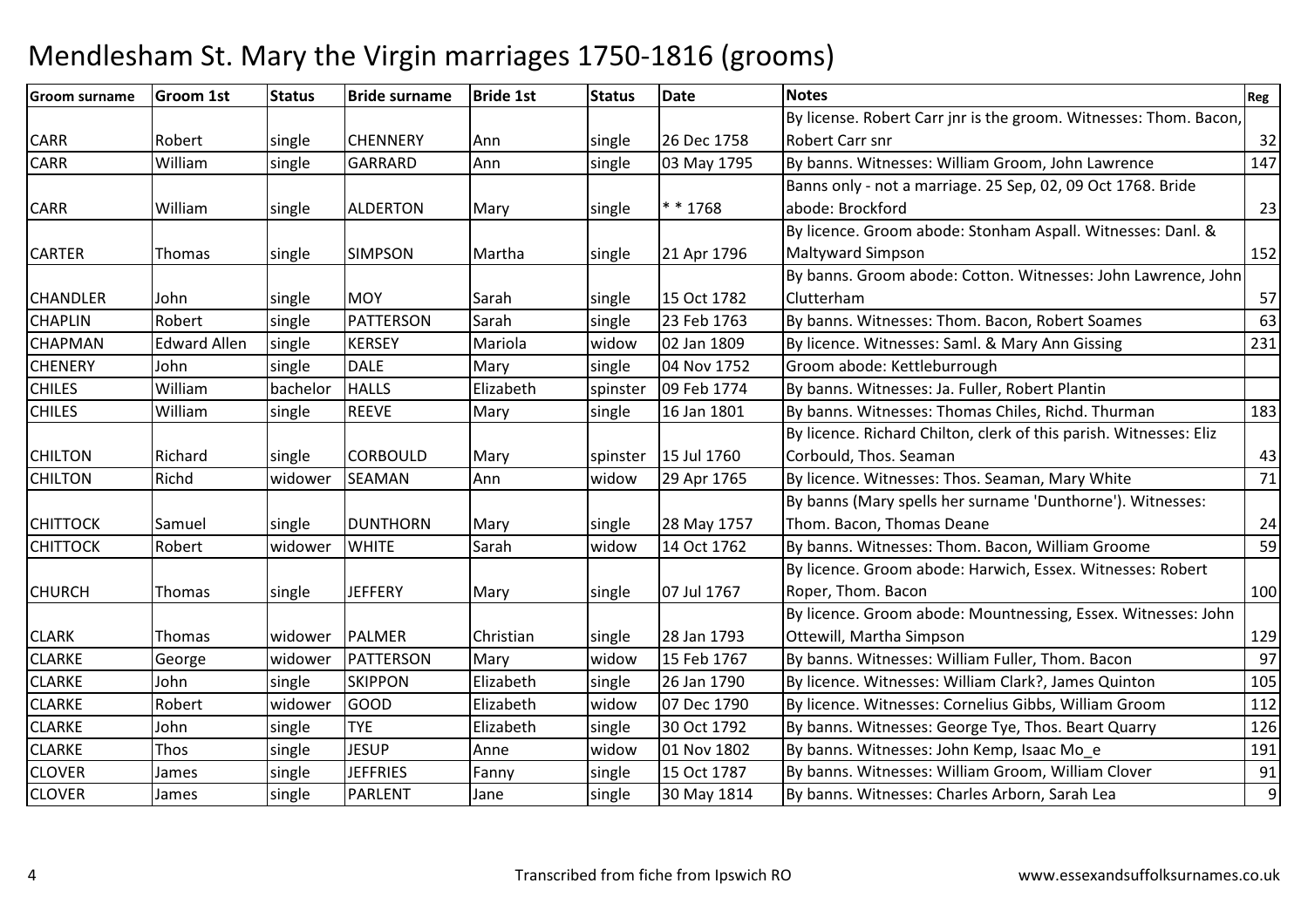| <b>Groom surname</b>               | <b>Groom 1st</b> | <b>Status</b> | <b>Bride surname</b> | <b>Bride 1st</b> | <b>Status</b> | <b>Date</b> | <b>Notes</b>                                                                                                             | Reg          |
|------------------------------------|------------------|---------------|----------------------|------------------|---------------|-------------|--------------------------------------------------------------------------------------------------------------------------|--------------|
|                                    |                  |               |                      |                  |               |             | By banns. Groom abode: Starston. Witnesses: John Clutterham,                                                             |              |
| <b>CLUTTERHAM</b>                  | William          | single        | <b>VINCENT</b>       | Sarah            | single        | 12 Aug 1770 | Thom. Bacon                                                                                                              | 122          |
| COBB                               | Martin           | single        | <b>VINCENT</b>       | Elizabeth        | widow         | 01 Jul 1751 |                                                                                                                          |              |
| <b>CODD</b>                        | Robert           | single        | <b>BRIDGES</b>       | Martha           | single        | 07 Nov 1758 | By banns. Witnesses: Thos. [CE]ade, Thom. Bacon                                                                          | 31           |
|                                    |                  |               |                      |                  |               |             | By licence. Groom abode: Newton. Witnesses: Edwd? Harvey,                                                                |              |
| <b>CODD</b>                        | Simon            | single        | <b>THURSTON</b>      | Sarah            | single        | 27 Sep 1772 | <b>Robert Codd</b>                                                                                                       |              |
| <b>CODD</b>                        | Samuel           | single        | <b>THURSTON</b>      | Mary             |               | 14 Jun 1774 | By licence. Witnesses: Nathaniel Thurston, John Clutterham                                                               |              |
|                                    |                  |               |                      |                  |               |             | Banns only - not a marriage. 28 Feb, 07, 14 Mar 1779. Bride                                                              |              |
| <b>CODD</b>                        | Robt             | single        | <b>EDGAR</b>         | Elizabeth        | single        | * * 1779    | abode: Bramford                                                                                                          | 22           |
| <b>COLDHAM</b>                     | <b>Charles</b>   | widower       | <b>SHAVE</b>         | Ann              | single        | 13 Jul 1769 | By banns. Witnesses: Thos. Sheldrake, Thom. Bacon                                                                        | 112          |
| <b>COPPING</b>                     | Noah             | single        | <b>JEWEL</b>         | Sarah            | single        | 28 Nov 1815 | By banns. Witnesses: Edwd. Lambert, Robert Potter                                                                        | 26           |
|                                    |                  |               |                      |                  |               |             | Groom's father: The late John Corbould, curate here. Married at                                                          |              |
| <b>CORBOULD</b>                    | George           | single        | <b>COLT</b>          | Ann Ramsey       | single        | 17 Oct 1750 | Gipping Chappel. Groom is an engraver, of London.                                                                        |              |
| <b>CORBOULD</b>                    | John             | single        | <b>HICKS</b>         | Susannah         | single        | 31 Dec 1805 | By banns. Witnesses: Jno. Garrard, Richd. Thurman                                                                        | 220          |
| <b>CORBOULD</b>                    | James            | single        | <b>WADE</b>          | Rachael          | single        | 13 Nov 1815 | By banns. Witnesses: Robert Finbow, Robert Potter                                                                        | 25           |
| <b>CROWE</b>                       | John             | single        | <b>OTTEWILL</b>      | Mary             | single        | 29 Oct 1793 | By banns. Witnesses: Deborah Buckenham, Tho? Peck                                                                        | 141          |
| <b>CUTTING</b>                     | James            | single        | <b>PEACH</b>         | Elizth           | single        | 17 Oct 1803 | By banns. Witnesses: Edward Lenny?, Richd. Thurman                                                                       | 199          |
| <b>CUTTON</b> /<br><b>CUTTTING</b> | George           | bachelor      | <b>BLOMFIELD</b>     | Sarah            | spinster      | 22 May 1799 | By banns. Groom signs his surname 'Cutton', spelt 'Cutting' in<br>register. Witnesses: Virtue Blomfield, Richd. Thurman. | 173          |
| <b>DAINES</b>                      | Richard          | widower       | <b>CARR</b>          | Ann              |               | 28 May 1754 | By Banns. Ann Carr, with consent of her father. Groom abode:<br>Brockford, Suffolk. Witnesses: Robert Carr, Thomas Bacon | $\mathbf{1}$ |
| <b>DAMANT</b>                      | John             | single        | <b>BROOKE</b>        | Elizabeth        | single        | 16 Sep 1766 | By banns. Witnesses: George Batt, Thom. Bacon                                                                            | 80           |
| <b>DAVEY</b>                       | Jonathan         | single        | <b>CARR</b>          | Mary             | single        | 20 Dec 1812 | By banns. Witnesses: James Keeble, Richd. Thurman                                                                        | 24           |
| <b>DAVY</b>                        | Thomas           | single        | <b>TAYLOR</b>        | Sarah            | single        | 21 Oct 1770 | By banns. Witnesses: John Tailor, Thom. Bacon                                                                            | 123          |
| <b>DAVY</b>                        | George           | single        | <b>AMES</b>          | Mary             | single        | 11 Oct 1797 | By banns. Witnesses: Thomas Sheldrake, William Groom                                                                     | 160          |
| <b>DAWS</b>                        | Richard          | widower       | <b>CARR</b>          | Ann              | spinster      | 28 May 1754 | Licence. Groom abode: Brockford                                                                                          |              |
| <b>DAY</b>                         | Robert           | single        | <b>OTTOWELL</b>      | Susan            | single        | 17 Aug 1756 | By license. Witnesses: George Daye, James Wellham?                                                                       | 17           |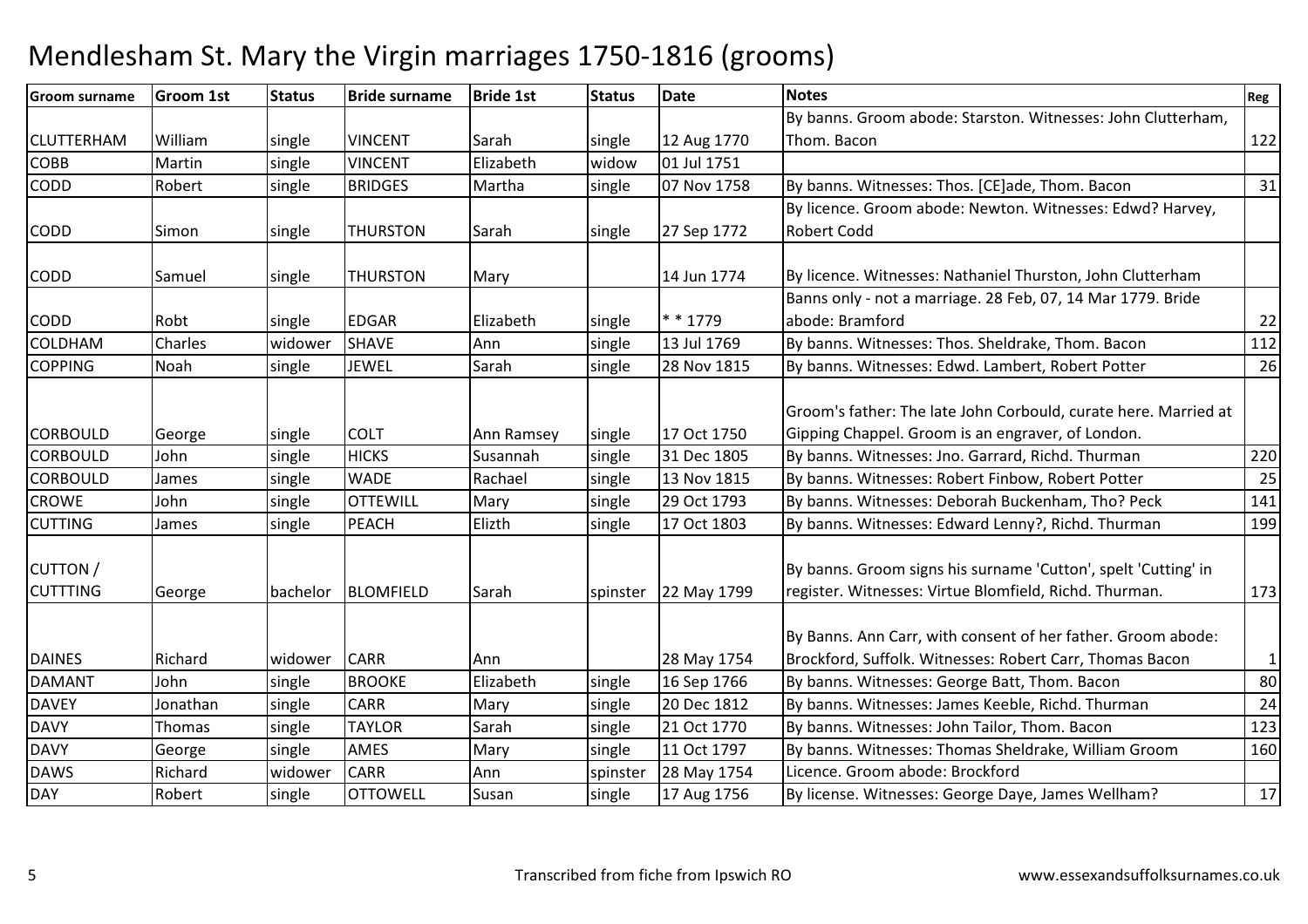| <b>Groom surname</b> | <b>Groom 1st</b> | <b>Status</b> | <b>Bride surname</b> | <b>Bride 1st</b> | <b>Status</b> | <b>Date</b> | <b>Notes</b>                                                   | Reg              |
|----------------------|------------------|---------------|----------------------|------------------|---------------|-------------|----------------------------------------------------------------|------------------|
|                      |                  |               |                      |                  |               |             | By banns. Groom abode: Badel? Ash. Witnesses: William Groom,   |                  |
| <b>DAY</b>           | James            | single        | <b>LOCKWOOD</b>      | Hannah           | single        | 16 Jun 1788 | John Lawrence                                                  | 96               |
| <b>DEERING</b>       | Richard          | single        | PERRYMAN             | Mary             | single        | 24 Oct 1773 | By banns. Witnesses: Samuel Smith, John Clutterham             |                  |
| <b>DENNEY</b>        | Phillip          | single        | <b>COOPER</b>        | Sarah            | single        | 26 Dec 1754 | By Banns. Witnesses: Jeffery Moore?, Thom. Bacon               | $\boldsymbol{6}$ |
| <b>DENNY</b>         | Philip           | single        | <b>COOPER</b>        | Sarah            | single        | 26 Dec 1754 |                                                                |                  |
| <b>DENNY</b>         | John             | widower       | <b>BURROWS</b>       | Mary             | single        | 29 Sep 1816 | By banns. Witnesses: Mary Bloomfield, Robert Potter            | 32               |
|                      |                  |               |                      |                  |               |             | By licence. Bride abode: Crowfield, Suffolk. Witnesses: John   |                  |
| DO[OV]E              | Arthur           | single        | <b>COCKKEEN</b>      | Mary             | single        | 01 Feb 1756 | Do[vo]e, Frances? ?                                            | 14               |
|                      |                  |               |                      |                  |               |             | Banns only - not a marriage. 23, 31 Jul, 07 Aug 1803. Bride    |                  |
| <b>DODD</b>          | John             |               | <b>SMITH</b>         | Mary             |               | * * 1803    | abode: Weston Market                                           | 158              |
|                      |                  |               |                      |                  |               |             | By banns. With consent of parents. Witnesses: Noah Blomfield,  |                  |
| <b>DOE</b>           | Thomas           | single        | <b>RACE</b>          | Elizabeth        | single        | 26 Dec 1759 | Thom. Bacon                                                    | 38               |
|                      |                  |               |                      |                  |               |             | Banns only - not a marriage. 16, 23, 30 May 1779. Bride abode: |                  |
| <b>DOVE</b>          | Wm               | single        | FAIRWEATHER          | Mary             | single        | May 1779    | Aspall                                                         |                  |
| <b>DRIVER</b>        | William          | single        | <b>PIKES</b>         | Jane             | single        | 14 Oct 1783 | By banns. Witnesses: James Jackerman, John Lawrence            | 61               |
|                      |                  |               |                      |                  |               |             | Banns only - not a marriage. 27 Aug, 03, 10 Sep 1780. Bride    |                  |
| <b>DRIVER</b>        | Daniel           | single        | <b>PAGE</b>          | Sarah            | single        | * * 1780    | abode: Aspall Stonham                                          |                  |
|                      |                  |               |                      |                  |               |             | By licence. Bride's abode: Finningham. Witnesses: Wm. Syrett,  |                  |
| <b>DURHAM</b>        | Robert           | single        | <b>SYRETT</b>        | Amelia           | single        | 11 May 1808 | Jane Durham                                                    | 229              |
| <b>DURRANT</b>       | John             | single        | NICHOLSON            | Ann              | single        | 08 Aug 1756 | By banns. Witnesses: Thom. & Thomas Bacon                      | 16               |
| <b>DURRANT</b>       | John             | widower       | <b>BROWES</b>        | Mary             | single        | 05 Mar 1764 | By banns. Witnesses: Thom. Bacon, Robert Soames                | 69               |
|                      |                  |               |                      |                  |               |             |                                                                |                  |
| <b>DURRANT</b>       | William          | single        | SOUTHGATE            | Lydia            | single        | 18 Feb 1811 | By banns. Witnesses: William Southgate, Richard Thurman        | $\mathsf 9$      |
|                      |                  |               |                      |                  |               |             | Banns only - not a marriage. 03, 13, 20 Oct 1799. Groom abode: |                  |
| <b>EAMES</b>         | William          |               | <b>BRADBROOK</b>     | Ann              | single        | * Oct 1799  | *ingham, Essex                                                 | 136              |
|                      |                  |               |                      |                  |               |             | By licence. Groom abode: Dennington, Suffolk. Witnesses:       |                  |
| <b>EDWARDS</b>       | John             | single        | <b>HAYWARD</b>       | Mary             | widow         | 10 Nov 1783 | George & Sarah Mayhew                                          | 63               |
| <b>ELGAR</b>         | Joseph           | single        | <b>KEMP</b>          | Mary             | single        | 22 Jun 1775 | By banns. Witnesses: Samuel Smith, John Clutterham             | $\overline{4}$   |
| <b>ELMER</b>         | Willm            | single        | <b>THURSTON</b>      | Mary             | single        | 30 May 1803 | By banns. Witnesses: Thomas & Elizabeth Elmer                  | 196              |
|                      |                  |               |                      |                  |               |             | By licence. Groom abode: Thorndon. Witnesses: C. Armstrong,    |                  |
| <b>EVERSON</b>       | John             | single        | <b>DAMANT</b>        | Sarah            | single        | 10 Aug 1779 | Robt. Seaman                                                   | 37               |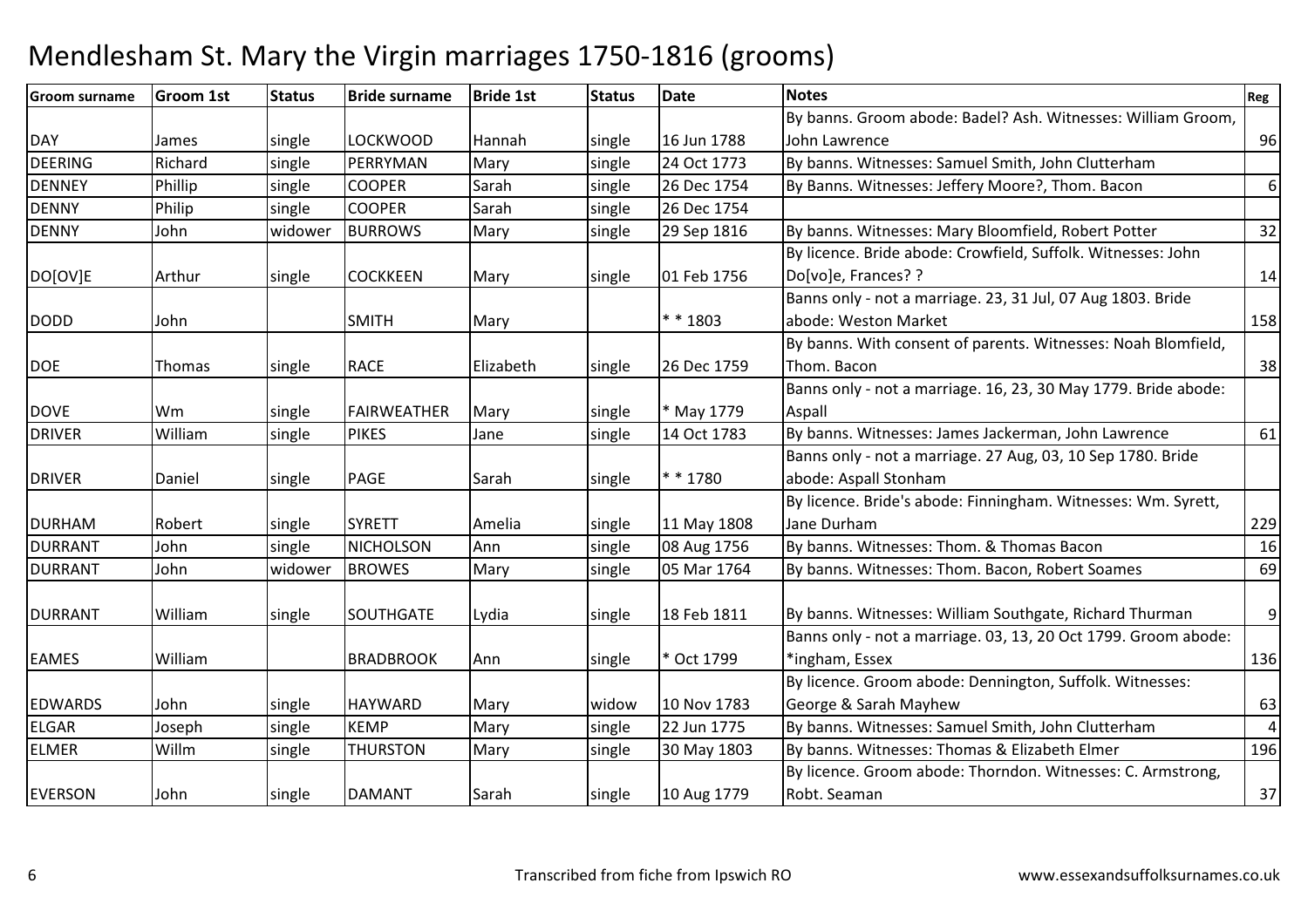| <b>Groom surname</b> | <b>Groom 1st</b> | <b>Status</b> | <b>Bride surname</b> | <b>Bride 1st</b> | <b>Status</b> | <b>Date</b> | <b>Notes</b>                                                   | Reg |
|----------------------|------------------|---------------|----------------------|------------------|---------------|-------------|----------------------------------------------------------------|-----|
|                      |                  |               |                      |                  |               |             | By licence. Groom abode: Wetheringset. Witnesses: Robert       |     |
| <b>FAIRWEATHER</b>   | John             | single        | <b>SMITH</b>         | Ann              | single        | 25 Dec 1782 | Jones, John Clutterham                                         | 58  |
| FELLINGHAM           | William          | single        | <b>THURLOW</b>       | Elizabeth        | single        | 02 Jan 1786 | By banns. Witnesses: John Lawrence, William Groom              | 78  |
| <b>FIELD</b>         | John             | single        | <b>FILBY</b>         | Mercy            | single        | 13 Feb 1777 | By banns. Witnesses: Simon Hadley, Thos. Tyrell                | 19  |
| <b>FINBOW</b>        | John             | single        | <b>BROWS</b>         | Mary             |               | 14 Jul 1774 | By banns. Witnesses: John Smith, John Clutterham               |     |
| <b>FINBOW</b>        | John             | single        | <b>FRANKS</b>        | Mary             | single        | 30 Jun 1801 | By banns. Witnesses: Barne Wade, Richd. Thurman                | 184 |
| <b>FINBOW</b>        | John             | single        | <b>ABBOTT</b>        | Margaret         | widow         | 19 Aug 1816 | By banns. Witnesses: Willm. Lawrence, Robert Potter            | 31  |
| <b>FIRMWOOD</b>      | William          | single        | <b>FORD</b>          | Mary             | single        | 04 May 1760 | By banns. Witnesses: Thom. Bacon, Samel? Smith                 | 42  |
| <b>FOX</b>           | Thomas           | single        | <b>FAIRWEATHER</b>   | Ann              | single        | 26 Dec 1803 | By banns. Witnesses: Robert Potter, Elizth Fox                 | 204 |
| <b>FOX</b>           | John             | single        | <b>HAYWARD</b>       | Ann              | single        | 08 Nov 1811 | By banns. Witnesses: William Kitchen, Ann Fox                  | 15  |
|                      |                  |               |                      |                  |               |             | By licence, with consent of parents. Groom abode: Stowupland.  |     |
| <b>FRANCIS</b>       | Joseph           | single        | <b>GIRLING</b>       | Una              | single        | 13 Dec 1763 | Witnesses: Samuel Smith, Thom. Bacon                           | 68  |
| <b>FRANCIS</b>       | Thomas           | single        | <b>MAYHEW</b>        | Mary             | single        | 27 Oct 1766 | By banns. Witnesses: Lea Hawys, Thom. Bacon                    | 93  |
| <b>FRANCIS</b>       | Thomas           | widower       | <b>CODD</b>          | Deborah          | single        | 05 Oct 1782 | By licence. Witnesses: George Batt, Ann Francis                | 55  |
| <b>FRANCIS</b>       | John             | single        | <b>ARNOLD</b>        | Ann              | single        | 31 Oct 1797 | By banns. Witnesses: John Arnold, William Groom                | 161 |
| <b>FRANCIS</b>       | Thomas           | single        | <b>SIMPSON</b>       | Penelope         | single        | 22 Dec 1802 | By licence. Witnesses: Martha Carter, Mrs Mayhew.              | 194 |
|                      |                  |               |                      |                  |               |             | By banns. Groom abode: Bacton. Witnesses: Willm. Fairweather,  |     |
| <b>FRANCIS</b>       | John             | single        | <b>DEAN</b>          | Sarah            | single        | 07 Aug 1804 | Richd. Thurman                                                 | 208 |
| <b>FRANCIS</b>       | James            | single        | <b>REYNOLDS</b>      | Mary             | single        | 10 Jul 1809 | By banns. Witnesses: William Lummis, Richd. Thurman            | 234 |
| <b>FRANCIS</b>       | Joseph           | single        | <b>BROWN</b>         | Jane             | single        | 26 Dec 1814 | By banns. Witnesses: Robert Wix, Edwin Tye                     | 16  |
|                      |                  |               |                      |                  |               |             | By licence. Groom abode: St. Mary Tower, Ipswich. Witnesses:   |     |
| <b>FRANKLAND</b>     | Richd            | bachelor      | PEARSON              | Charlotte        | single        | 02 Apr 1805 | Robt. Pearson, Maria Chilton                                   | 214 |
|                      |                  |               |                      |                  |               |             | Banns only - not a marriage. 24 Sep, 01, 08 Oct 1786. Bride    |     |
| <b>FREEMAN</b>       | William          | widower       | <b>HANTON</b>        | Esther           | single        | * * 1786    | abode: Wickham Skeyth                                          | 64  |
| <b>FRICKER</b>       | Philip           | widower       | <b>HEARSOM</b>       | Mary             | widow         | 19 Oct 1754 | Groom abode: Stowmarket                                        |     |
|                      |                  |               |                      |                  |               |             | Banns only - not a marriage. 06, 13, 20 Dec 1767. Bride abode: |     |
| <b>FULCHER</b>       | <b>Thomas</b>    | single        | <b>NORMAN</b>        | Ann              | single        | * Dec 1767  | Thorndon                                                       | 21  |
| <b>FULLER</b>        | William          | single        | <b>WEBB</b>          | Elizabeth        | single        | 08 Apr 1766 | By banns. Witnesses: ? Roberts, Thom. Bacon                    | 74  |
|                      |                  |               |                      |                  |               |             | Banns only - not a marriage. 19, 26 Oct, 02 Nov 1800. Bride    |     |
| GALLO[NW]            | Rober            | single        | <b>OFFORD</b>        | Susan            | spinster      | $* * 1800$  | abode: Stowmarket                                              |     |
| GARLING              | Henry            | single        | <b>KEMP</b>          | Hannah           | single        | 17 Oct 1769 | By banns. Witnesses: John Lawrence, Thom. Bacon                | 116 |
| <b>GARNHAM</b>       | James            | single        | <b>CATCHPOLE</b>     | Sarah            | single        | 14 Oct 1762 | By banns. Witnesses: Thom. Bacon, Ralph Randall                | 60  |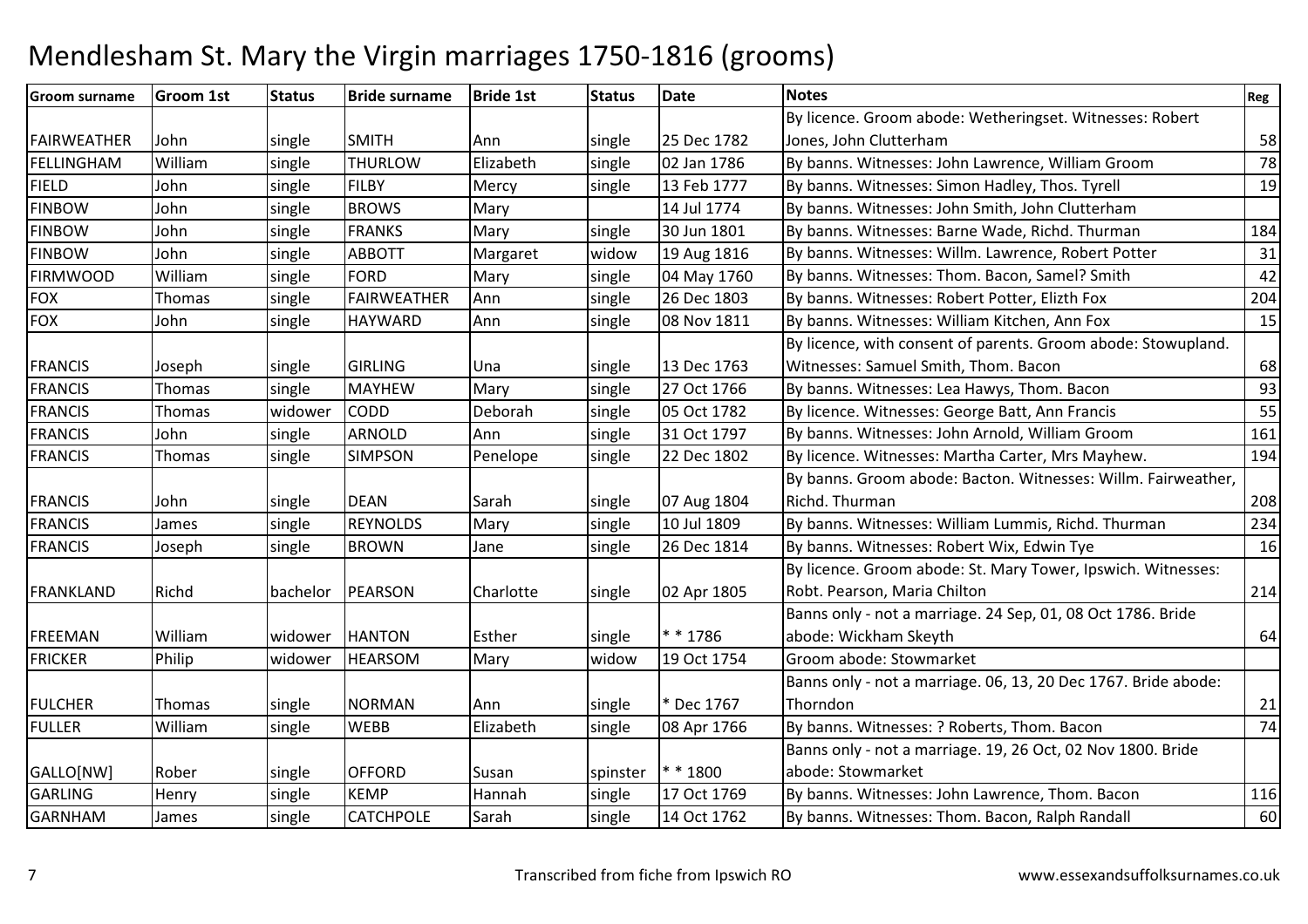| <b>Groom surname</b> | <b>Groom 1st</b> | <b>Status</b> | <b>Bride surname</b> | <b>Bride 1st</b> | <b>Status</b> | <b>Date</b> | <b>Notes</b>                                                    | Reg            |
|----------------------|------------------|---------------|----------------------|------------------|---------------|-------------|-----------------------------------------------------------------|----------------|
| <b>GARNHAM</b>       | James            | single        | <b>CLAMP</b>         | Sarah            | single        | 02 Jan 1770 | By banns. Witnesses: Jonathan Clark, John Lawrence              | 119            |
|                      |                  |               |                      |                  |               |             | By licence. Groom abode: Helmingham. Witnesses: ? Thing,        |                |
| <b>GARNHAM</b>       | <b>James</b>     | single        | <b>THING</b>         | Hannah           | widow         | 01 Oct 1809 | Samuel Chittock                                                 | 235            |
| <b>GARRARD</b>       | John             | single        | <b>BOLTON</b>        | Susanna          | single        | 27 Dec 1786 | By banns. Witnesses: Tring? Buckingham, Mary Thurlow            | 81             |
| <b>GARRARD</b>       | Robt             | widower       | <b>GOOCH</b>         | Hannah           | single        | 04 Jun 1805 | By banns. Witnesses: John Kemp, John Reynolds.                  | 215            |
| GARRARD              | John             | single        | <b>RIVANS</b>        | Susan            | single        | 19 Jul 1811 | By banns. Witnesses: Robt. Revens, Elizabeth Garrard            | 11             |
| <b>GARROD</b>        | Robert           | single        | <b>ROPER</b>         | Elizabeth        | single        | 13 Feb 1770 | By banns. Witnesses: James Fuller, Thom. Bacon                  | 120            |
| <b>GASSLING</b>      | Robert           | single        | <b>LAMBERT</b>       | Sophia           | single        | 22 Nov 1814 | By banns. Witnesses: Edward Lambert, Elizabeth Mouse            | 15             |
|                      |                  |               |                      |                  |               |             | By licence. "Bridget Lawrence, a minor, with consent of her     |                |
|                      |                  |               |                      |                  |               |             | Father." Groom abode: Aspall Stonham. Witnesses: Edward         |                |
| <b>GAYMER</b>        | William          | single        | <b>LAWRENCE</b>      | <b>Bridget</b>   | minor         | 21 Jun 1787 | Sheppard, John Kemp                                             | 89             |
|                      |                  |               |                      |                  |               |             | By licence. Groom abode: Brockford. Witnesses: Cornelius Gibbs  |                |
| <b>GIBBS</b>         | Cornelius        |               | <b>GIRLING</b>       | Hannah           |               | 10 Apr 1792 | senior, Mary Gibbs, Elizabeth Girling.                          | 122            |
| <b>GISSING</b>       | Robert           | single        | <b>SMITH</b>         | Mary             | single        | 05 May 1761 | By licence. Witnesses: John Smith, Saml. Gissing jnr.           | 48             |
| <b>GISSING</b>       | Samuel           | single        | <b>WHITE</b>         | Elizabeth        | single        | 23 Oct 1795 | By licence. Witnesses: Sarah Mayhew, Cathne. White              | 148            |
| <b>GODFREY</b>       | Thomas           | single        | <b>KEEBLE</b>        | Sarah            | single        | 04 Oct 1796 | By banns. Witnesses: George Tye, William Groom                  | 153            |
| <b>GOODE</b>         | Robert           | widower       | <b>NUNN</b>          | Sarah            | single        | 19 Apr 1804 | By banns. Witnesses: Fanny Nunn, Richd. Thurman                 | 206            |
| <b>GOODMAN</b>       | Robert           | widower       | <b>BROWS</b>         | Ann              | single        | 28 Jun 1752 |                                                                 |                |
| <b>GOSLING</b>       | Robert           | single        | <b>LAMBERT</b>       | Phebe            | single        | 16 Mar 1813 | By banns. Witnesses: Edwd. Lambert, Richd. Thurman              | $\overline{3}$ |
| <b>GOSSLING</b>      | Robert           | widower       | <b>BROWN</b>         | Sarah            | single        | 05 Sep 1791 | By banns. Witnesses: Simon Hadley, William Groom                | 116            |
| <b>GOSSLING</b>      | John             | single        | <b>KEMP</b>          | Jane             | single        | 13 Oct 1794 | By banns. Witnesses: William Groom, John Lawrence               | 143            |
| <b>GOSSLING</b>      | Robert           | single        | <b>FINBOW</b>        | Rachel           | spinster      | 15 Oct 1799 | By banns. Witnesses: Ann Finbow, Richard Thurman                | 174            |
|                      |                  |               |                      |                  |               |             | Banns only - not a marriage. 18, 25 Oct, 01 Nov 1767. Bride     |                |
| <b>GOSSLING</b>      | Robert           | single        | PAMINGTON            | Ann              | single        | $* * 1767$  | abode: Wickahm Skyth                                            | 71             |
|                      |                  |               |                      |                  |               |             | By licence. Bride abode: Wetheringset. Witnesses: Thos Francis, |                |
| <b>GREEN</b>         | William          | single        | <b>MAYHEW</b>        | Elizabeth        | single        | 11 Oct 1774 | John Clutterham                                                 |                |
|                      |                  |               |                      |                  |               |             | By licence. Groom abode: Norton, Suffolk. Witnesses: Edwd.      |                |
| <b>GRIMWADE</b>      | William          | single        | <b>SHEPPARD</b>      | Elizth           |               | 20 Feb 1806 | Sheppard, Sarah Deane Wood                                      | 221            |
| <b>GRIMWOOD</b>      | John             | single        | <b>DEAN</b>          | Charlotte        | single        | 01 Nov 1814 | By banns. Witnesses: Anthony Dean, Edwn. Tye                    | 14             |
| <b>GROOM</b>         | William          | widower       | <b>TILLET</b>        | Judith           | widow         | 12 Oct 1779 | By banns. Witnesses: James Rayner, John Clutterham              | 39             |
| <b>GROOM</b>         | Willm            | single        | <b>GRAHAM</b>        | Mary             | single        | 31 Jul 1805 | By banns. Witnesses: James Francis, Richard Thurman             | 217            |
| <b>GROOME</b>        | John             | single        | <b>CODD</b>          | Hannah           | single        | 22 Sep 1766 | By banns. Witnesses: Thomas White, Thom. Bacon                  | 91             |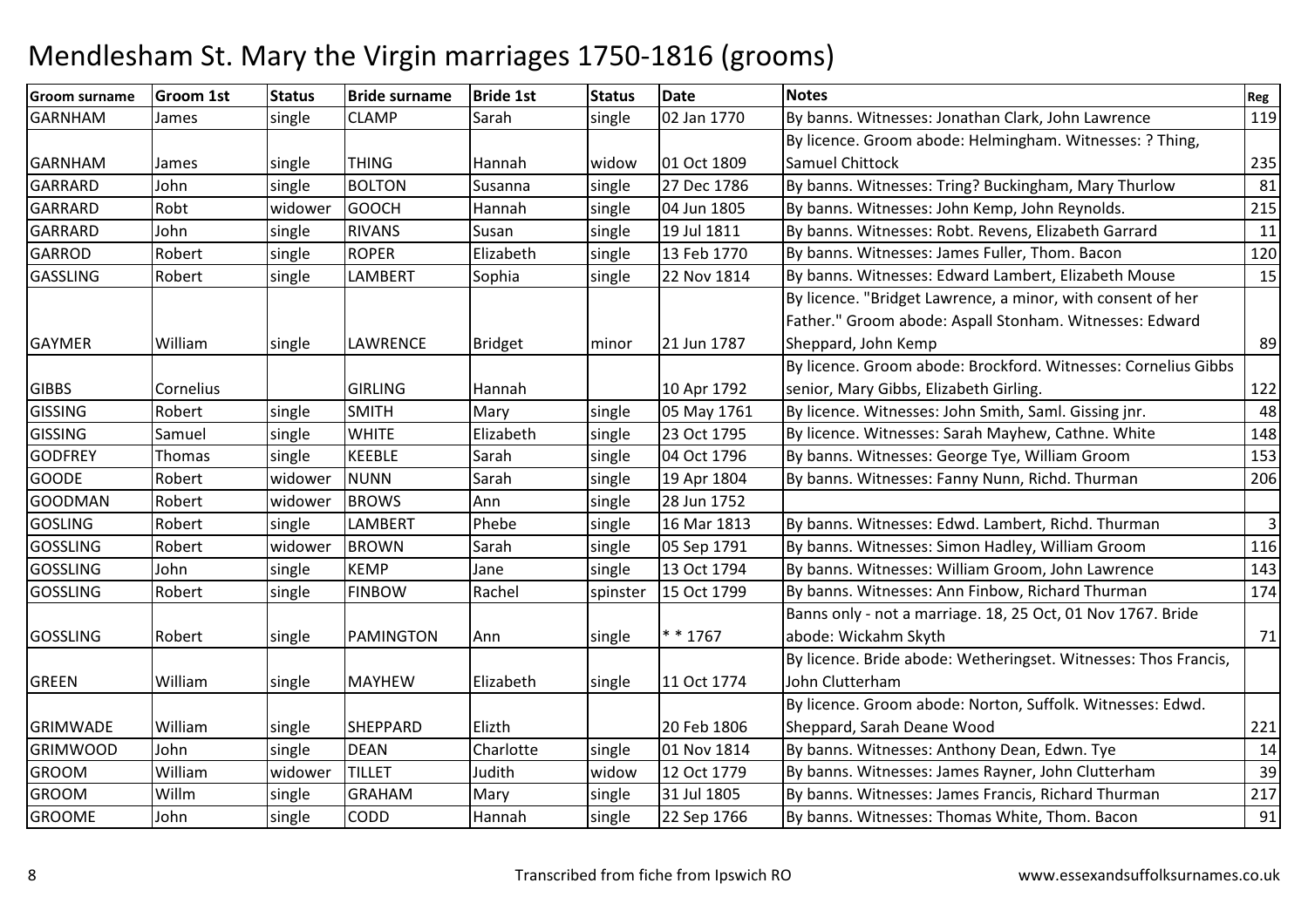| <b>Groom surname</b> | <b>Groom 1st</b> | <b>Status</b> | <b>Bride surname</b> | <b>Bride 1st</b> | <b>Status</b> | <b>Date</b> | <b>Notes</b>                                                   | Reg       |
|----------------------|------------------|---------------|----------------------|------------------|---------------|-------------|----------------------------------------------------------------|-----------|
| <b>GROOME</b>        | John             | widower       | <b>FULCHER</b>       | Mary             | single        | 13 Oct 1774 | By banns. Witnesses: Robt. Seaman, Willm. Groom                | $\vert$ 1 |
| <b>HADLEIGH</b>      | Simon            | single        | PHILBY               | Phillis          | single        | 14 Jul 1761 | By banns. Witnesses: Thom. Bacon, Thomas Lawrence              | 50        |
| <b>HADLEIGH</b>      | Simon            | widower       | <b>BROWN</b>         | Mary             |               | 05 Apr 1774 | By banns. Witnesses: Thos. Tyrell, John Clutterham             |           |
| <b>HADLEY</b>        | Edmund           | single        | <b>LAWRENCE</b>      | Catherine        | single        | 28 Dec 1791 | By licence. Witnesses: Charles R*, Tho. Fox Vincent            | 120       |
| <b>HAGGY</b>         | William          | single        | <b>BURROUGHS</b>     | Mary             | single        | 18 Oct 1767 | By banns. Witnesses: Thom. Bacon, Henry Goldsmith              | 103       |
|                      |                  |               |                      |                  |               |             | Banns only - not a marriage. 01, 08, 15 Dec 1799. Bride abode: |           |
| <b>HAILS</b>         | Joshua           | bachelor      | <b>KEMP</b>          | Ann              | spinster      | * Dec 1799  | Stoke Ash                                                      |           |
| <b>HALLS</b>         | Henry            | single        | <b>EDWARDS</b>       | Sarah            | single        | 21 Oct 1761 | By banns. Witnesses: John Edwards, Thom. Bacon                 | 52        |
| <b>HALLS</b>         | John Edwards     | single        | <b>LEE</b>           | Elizth           | single        | 24 Dec 1810 | By banns. Witnesses: James Halls, Richard Thurman              | $6 \mid$  |
|                      |                  |               |                      |                  |               |             | By banns. Groom abode: Old Newton. Witnesses: Daniel Blake,    |           |
| <b>HAMMOND</b>       | Michael          | single        | <b>BLAKE</b>         | Mary             | single        | 11 Oct 1763 | Thom. Bacon                                                    | 65        |
|                      |                  |               |                      |                  |               |             | By banns. With consent of parents. Witnesses: Josiah Harnsby,  |           |
| <b>HARNSBY</b>       | Joseph           | minor         | PETTIT               | Sarah            | single        | 05 Mar 1760 | Thom. Bacon                                                    | 41        |
| <b>HARRIS</b>        | John             | single        | <b>CHAMBERS</b>      | Mary             | single        | 24 Jan 1787 | By banns. Witnesses: Benjamin Harris, John Lawrence            | 84        |
| <b>HARRIS</b>        | Benjamin         | single        | <b>CHENERY</b>       | Unice            | single        | 29 Jan 1793 | By banns. Witnesses: James Francis, William Groom              | 130       |
| <b>HARVEY</b>        | Edward           | single        | <b>CODD</b>          | Amy              | single        | 11 Oct 1756 | By banns. Witnesses: Thom. Bacon, John Bronwin?                | 19        |
|                      |                  |               |                      |                  |               |             | By licence. Groom abode: Ottley. Witnesses: John Ottewill,     |           |
| <b>HARVEY</b>        | Samuel           | single        | <b>BROWN</b>         | Mary             | single        | 09 Dec 1772 | <b>George Thing</b>                                            |           |
| <b>HAWES</b>         | Thomas           | single        | <b>FOOK</b>          | Mary             | single        | 08 Apr 1766 | By banns. Witnesses: Robt. Kersey, Thom. Bacon                 | 75        |
|                      |                  |               |                      |                  |               |             | Banns only - not a marriage. 09, 16, 23 May 1762. Bride abode: |           |
| <b>HAWKINS</b>       | John             | single        | <b>HOLDING</b>       | Elizabeth        | single        | * May 1762  | Little Stonham                                                 | 43        |
|                      |                  |               |                      |                  |               |             | By banns. Groom abode: Cotton. Witnesses: John Lincoln, John   |           |
| <b>HAYWARD</b>       | William          | single        | <b>LINCOLN</b>       | Frances          | single        | 14 Oct 1772 | Clutterham                                                     |           |
|                      |                  |               |                      |                  |               |             | By licence. Groom abode: Thorndon. Witnesses: Geo. Mayhew,     |           |
| <b>HAYWARD</b>       | John             | widower       | <b>MAYHEW</b>        | Mary             | single        | 07 Oct 1778 | John Ringe                                                     | 29        |
|                      |                  |               |                      |                  |               |             | By banns. The bride is Alice Browse junior. Witnesses: Mary    |           |
| <b>HAYWARD</b>       | John             | single        | <b>BROWSE</b>        | Alice            | single        | 07 Jun 1785 | Durrant, William Groom                                         | 72        |
| <b>HAYWARD</b>       | William          | bachelor      | <b>FINBOW</b>        | Elizabeth        | spinster      | 01 Nov 1799 | By banns. Witnesses: Samuel Nessling, Richard Thurman          | 175       |
| <b>HAYWARD</b>       | John             | single        | <b>PATTERSON</b>     | Elizabeth        | single        | 22 Jul 1811 | By banns. Witnesses: Richard Thurman, Thomas Hayward           | 12        |
|                      |                  |               |                      |                  |               |             | By licence. Groom abode: Culworth, Northamptonshire.           |           |
| <b>HOARE</b>         | William          | single        | PIZZY                | Bathsheba        | single        | 14 Jun 1805 | Witnesses: Jno. Acfield, Mary Pizzy                            | 216       |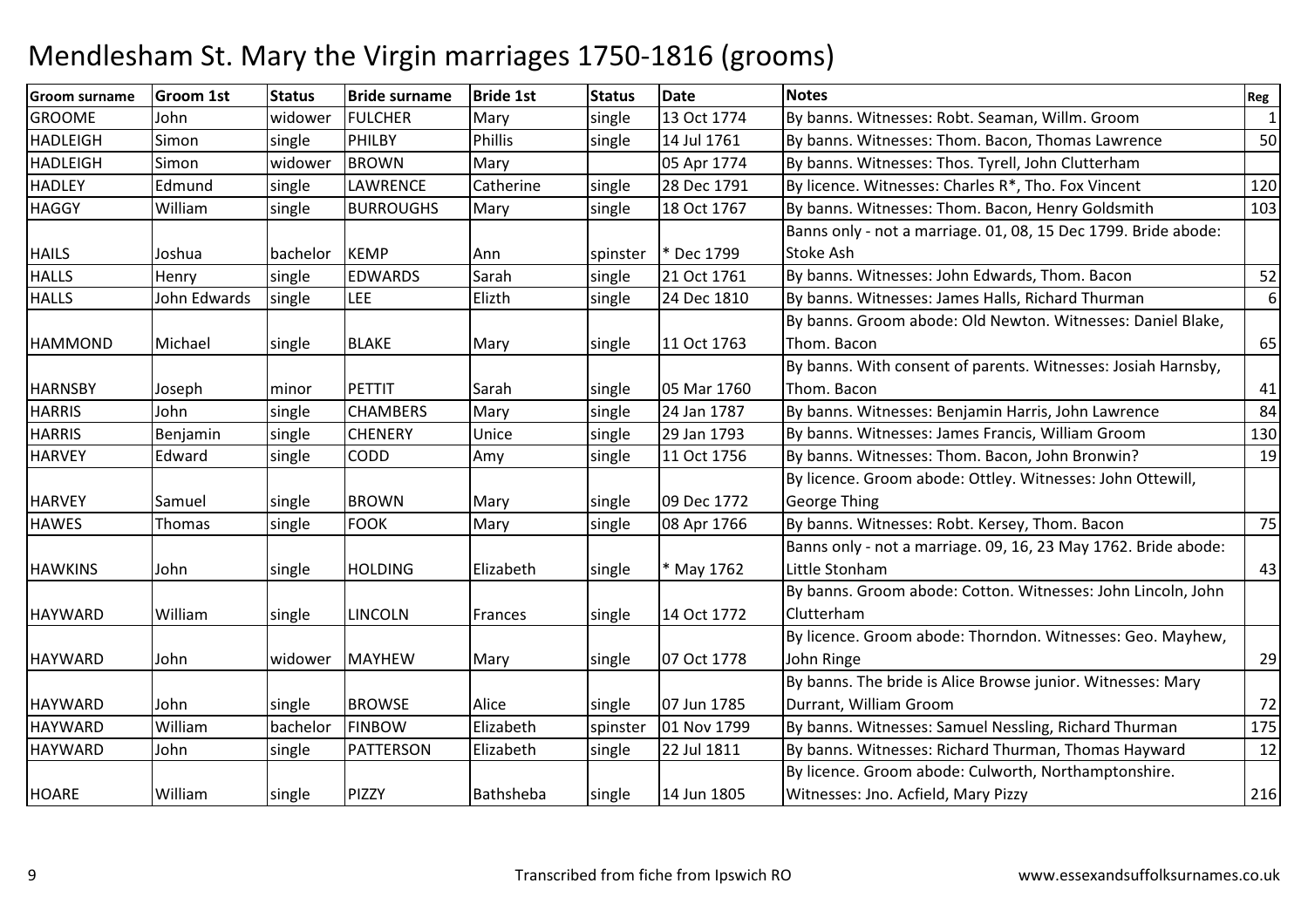#### Groom surnameGroom 1st 15tatus Bride surname e Bride 1st Status Date Notes Regional Region Regional Regional Regional Regional Regional Regional Regional Reg HOWES | Isaac | single | BAKER | Mary | single | 13 Oct 1761 11 Oct 1786 By banns. Groom abode: Cotton. Witnesses: Thos. Quarry, Thom. Baconn 53  $\overline{80}$ **HOWLETT** Robert single SADDJane single 11 Oct 1786 By banns. Witnesses: Thos Beart Quarry, William Taylor<br>Susan single 22 Apr 1751 HUBBARDRichard Isingle BROWN 22 Apr 1751 HUBBARD John single TAYLOR Elizabeth single 29 Jun 1778By banns. Groom abode: Wetheringset. Witnesses: George & John Taylor $r \hspace{2.5cm} 26$ HUBBARD Richard widower GOOCH Elizabeth single 05 Dec 178024 Apr 1803 By banns. Groom abode: Stoke Ash. Witness 1: Mary Gissing. No 2nd witness. 45195 HUBBARDD John single GHILING GHILING | Hannah | single 24 Apr 1803 | By banns. Witnesses: Ann Rosier, Richd. Thurman |<br>| GIBBS | Eve | single 25 Dec 1810 | By banns. Witnesses: John [DP]enny, Richard Thur HUBBARDStephen Stephen Stephen Stephen Stephen Stephen Stephen Stephen Stephen Stephen Stephen Stephen Stephen Stephen Stephen Stephen Stephen Stephen Stephen Stephen Stephen Stephen Stephen Stephen Stephen Stephen Stephen Stephe 7HUNT William single EDWARDS Martha single 25 Mar 177614 Jun 1812 By banns. Groom abode: Gipping. Witnesses: Ezeiel White, Mary Huntt and  $\begin{bmatrix} 11 \end{bmatrix}$  $\overline{22}$ JACKAMANSamuel Single SNELLING Mary Single 14 Jun 1812 By banns. Witnesses: Mary Kamp, Richard Thurman 22 States 22 States<br>Single HIEOIIRNI Sarah Single 27 Nov 1780 By banns. Witnesses: William Driver, John Clutterham 44 JACKERMANBy banns. Witnesses: William Driver, John Clutterham m 44 JACOB Richard single ALEXANDER Mary single 11 Oct 1797By banns. Groom abode: Wetheringset. Witnesses: Willm. Martin, William Groom <sup>159</sup> Banns only - not a marriage. 23, 30 Sep, 07 Oct 1804. Bride JACOB Richard widower WAYMAN Mary single \* \* 1804abode: Brockfordd 168 JEFFERIES Daniel widower NUNNFrances / Fannysingle 20 Jan 1810 By licence. Bride's name spelt "Frances" in register, but she signs "Fanny". Groom abode: Wyverstone. Witnesses: John Nunn, Richard Thurman By licence. Groom is a labourer, of Wickham Skeyth. Witnesses: JENKS Thomas Single CHITTOCK Susan Spinster 103 Jul 1775 27 Dec 1785 William Freeman, Jas. Fuller676 **JESUP** John 1999 widower LAST 1999 Susan 1999 Spinster 27 Dec 1785 By banns. Witnesses: James Reynolds, Ann Thurmond 19<br>15 Henry 1999 Single BUCKLE Una 15 Single 26 Jul 1756 By banns. Witnesses: Thom. Bacon. John Brett JEWEL**Henry**  singleUna single 26 Jul 1756 By banns. Witnesses: Thom. Bacon, John Brett 15<br>By licence. Witnesses: Robt. Gissing, Thom. Bacon 66 JEWELL Johnsingle BERRY Ann Single 07 Dec 1763 By licence. Witnesses: Robt. Gissing, Thom. Bacon 66<br>Single INGRAM Susan Single 29 Mar 1795 By banns. Witnesses: William Groom. John Lawrence JEWELL**Henry**  single**INGRAM**<br>PUNCHARD Susan 19th single 129 Mar 1795 By banns. Witnesses: William Groom, John Lawrence 146<br>Dorcas 19th Single 102 Nov 1759 By banns. Witnesses: Thomas Punchard, Thom. Bacon JOLLY Williamsingle PUNCHARD Dorcas single 02 Nov 1759 By banns. Witnesses: Thomas Punchard, Thom. Bacon 36<br>single PARKER Catharine single 30 Oct 1809 By banns. Witnesses: Willm. Jolly, Richd. Thurman 237 **JOLLY**  George**PARKER** By banns. Witnesses: Willm. Jolly, Richd. Thurman 237<br>By banns. Witnesses: Maria Wright. Richard Thurman 2017 JOLLYSamuel Isingle BARKERSusan 1912 Isingle 26 Nov 1811 By banns. Witnesses: Maria Wright, Richard Thurman 17<br>Martha 1912 Isingle 13 Oct 1793 By banns. Witnesses: William Groom, John Lawrence JONESRobert single SMITHSMITH Martha single 13 Oct 1793 By banns. Witnesses: William Groom, John Lawrence CATCHPOLE Elizabeth single 20 Oct 1754 KEEBLE Williamm Single CATCHPOLE Elizabeth Single 20 Oct 1754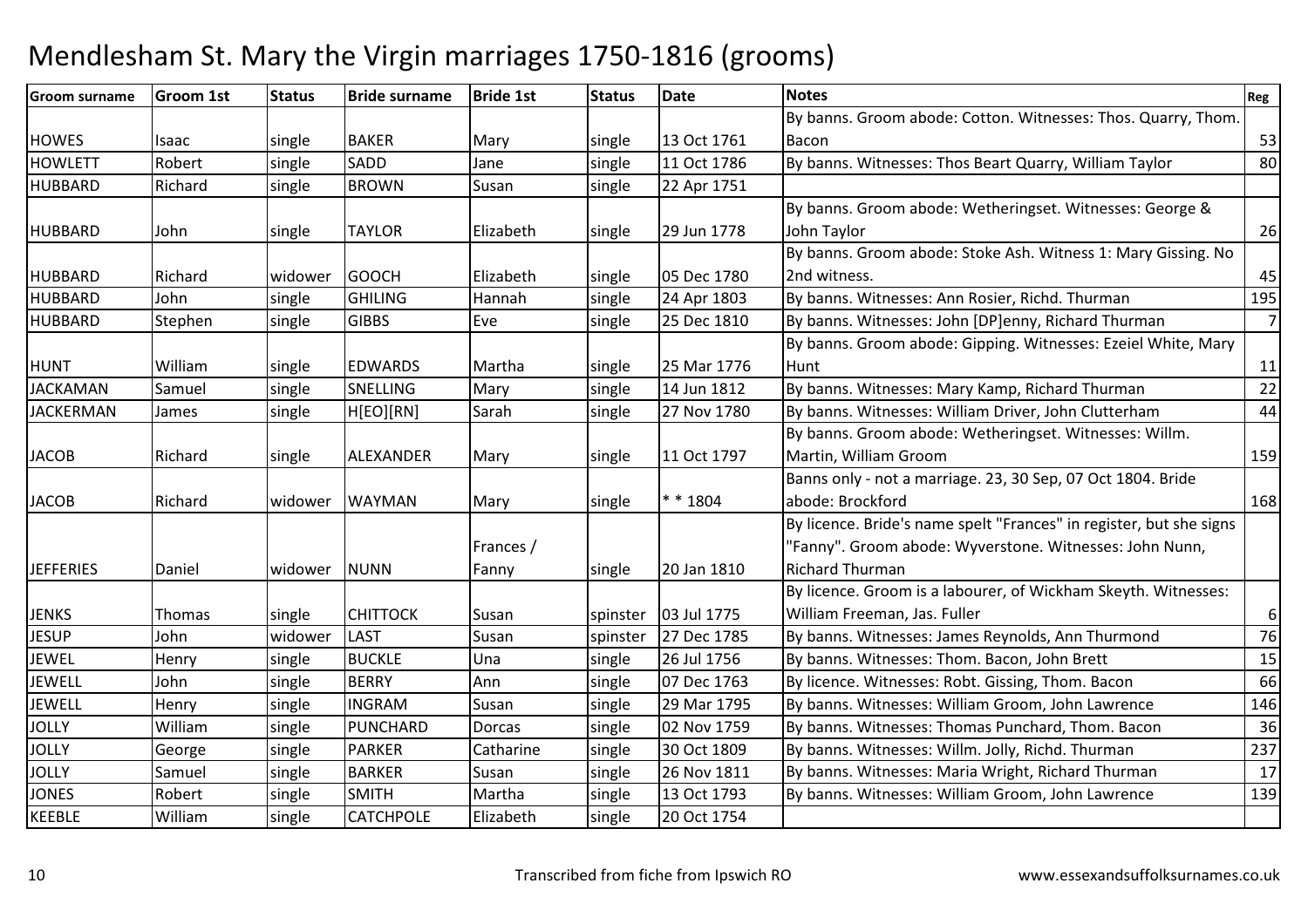| <b>Groom surname</b> | <b>Groom 1st</b> | <b>Status</b> | <b>Bride surname</b> | <b>Bride 1st</b> | <b>Status</b> | <b>Date</b>    | <b>Notes</b>                                                       | Reg          |
|----------------------|------------------|---------------|----------------------|------------------|---------------|----------------|--------------------------------------------------------------------|--------------|
| <b>KEEBLE</b>        | William          | single        | <b>CATCHPOLE</b>     | Elizabeth        | single        | 20 Oct 1754    | By Banns. Witnesses: William Catchpole, Thom. Bacon                | $\mathsf{3}$ |
| <b>KEEBLE</b>        | William          | widower       | <b>CUDBIRD</b>       | Mary             | single        | 20 Nov 1766    | By banns. Witnesses: Robert Carr, Thom. Bacon                      | 96           |
|                      |                  |               |                      |                  |               |                | By banns. Groom abode: Creeting St. Peter. Witnesses: Richard      |              |
| <b>KEEBLE</b>        | Samuel           | single        | <b>HARVEY</b>        | Mary             | single        | 13 Oct 1773    | Berman, John Clutterham                                            |              |
| KEEBLE               | Thomas           | widower       | <b>LUFF</b>          | Elizabeth        | widow         | 02 Sep 1778    | By banns. Witnesses: Richard Berry, Simon Kilbourn                 | 28           |
| KEEBLE               | James            | single        | <b>HAYWARD</b>       | Elizth           | single        | 28 Nov 1810    | By banns. Witnesses: Thos. Hayward, Richard Thurman                | 5            |
|                      |                  |               |                      |                  |               |                | By banns. Groom abode: Gislingham. Witnesses: John & Sarah         |              |
| <b>KEELY</b>         | John             | single        | <b>NUNN</b>          | Elizabeth        | single        | 22 Feb 1796    | Nunn                                                               | 150          |
| <b>KEEN</b>          | Charles          | single        | <b>FAIRWEATHER</b>   | Anne             | widow         | 01 Sep 1790    | By licence. Witnesses: Samuel Pulford, William Groom               | 110          |
|                      |                  |               |                      |                  |               |                | By licence. Groom is Thomas Kemp jnr. Witnesses: Stephen           |              |
| <b>KEMP</b>          | Thomas           | single        | <b>ALDOUS</b>        | Mary             | single        | 17 Nov 1757    | Aldous, Thom. Bacon                                                | 28           |
|                      |                  |               |                      |                  |               |                | By licence. The groom is Thomas Kemp jnr. Witnesses: Martin        |              |
| <b>KEMP</b>          | Thomas           | widower       | <b>VINCENT</b>       | Sarah            | single        | 15 Jun 1762    | Cobb, John Vencen                                                  | 56           |
|                      |                  |               |                      |                  |               |                | By licene with the consent of her father. Witnesses: W. Palmer?,   |              |
| <b>KEMP</b>          | John             | single        | <b>DAY</b>           | Mary             | minor         | 12 Oct 1774    | Wm. Green                                                          |              |
|                      |                  |               |                      |                  |               |                | By licence, with consent of parents. Witnesses: Thom. Bacon,       |              |
| <b>KERSEY</b>        | John             | single        | <b>SHULVER</b>       | Mary             | minor         | 04 Feb 1763    | <b>Robert Soames</b>                                               | 62           |
|                      |                  |               |                      |                  |               |                | By licence. Groom abode: Wickham Market. Witnesses: Sarah          |              |
| <b>KERSEY</b>        | Samuel           | single        | <b>WATSON</b>        | Mariola          | spinster      | 06 Nov 1799    | Mayhew, Lydia Kersey                                               | 176          |
|                      |                  |               |                      |                  |               |                | By licence. Frances Wright, a minor, by the consent of her Father. |              |
| <b>KERSEY</b>        | Robert           | single        | <b>WRIGHT</b>        | Frances          | minor         | 04 Oct 1804    | Witnesses: John Kersey, Jonathan Wright                            | 210          |
| <b>KING</b>          | Samuel           | widower       | <b>IRELAND</b>       | Susan            | single        | 19 Feb 1749/50 | Groom abode: Beckford.                                             |              |
| <b>KITCHEN</b>       | Willm            | single        | <b>FOX</b>           | Sarah            | single        | 04 Dec 1812    | By banns. Witnesses: John Fox, Ricd. Thurman                       | 23           |
|                      |                  |               |                      |                  |               |                | By banns. Groom's surname is 'Kitchen' on the banns, and           |              |
| KITCHING /           |                  |               |                      |                  |               |                | 'Kitching' in the marriage register. Witnesses: Simon Hadley,      |              |
| <b>KITCHEN</b>       | William          | single        | <b>HADLEY</b>        | Sarah            | single        | 18 Dec 1806    | Richd. Thurman                                                     | 226          |
| <b>LAMBERT</b>       | Thomas           | single        | <b>DOE</b>           | Mary             | single        | 20 Dec 1790    | By banns. Witnesses: William Groom, John Lawrence                  | 113          |
| <b>LAMBERT</b>       | Samuel           | single        | <b>REYNOLDS</b>      | Sarah            | single        | 12 Oct 1796    | By banns. Witnesses: James Reynolds, William Groom                 | 155          |
| <b>LAMBERT</b>       | Jonathan         | single        | <b>ROSIER</b>        | Mary             | single        | 17 Dec 1802    | By banns. Witnesses: Henry Rosier, Ann Fairweather                 | 193          |
|                      |                  |               |                      |                  |               |                | By banns. Bride abode: Stowmarket. Witnesses: Honour Rosier,       |              |
| <b>LAMBERT</b>       | Jonathan         | widower       | <b>ARNOLD</b>        | Mary             |               | 14 Oct 1811    | <b>Richard Thurman</b>                                             | 13           |
| LAMBERT              | Joseph           | single        | <b>BAKER</b>         | Ann              | single        | 18 May 1812    | By banns. Witnesses: Edward Lambert, Richard Thurman               | 21           |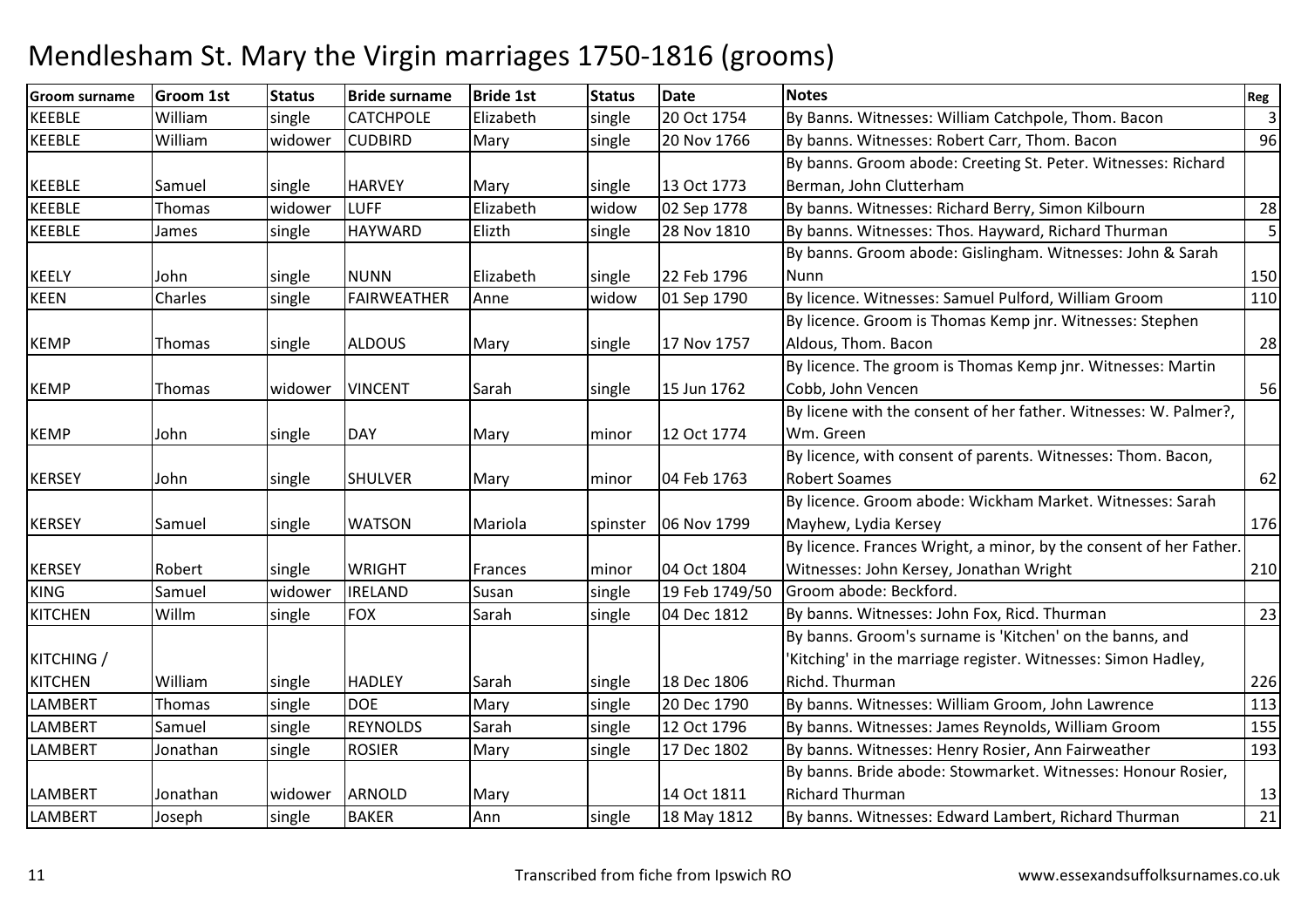| <b>Groom surname</b> | <b>Groom 1st</b> | <b>Status</b> | <b>Bride surname</b> | <b>Bride 1st</b> | <b>Status</b> | <b>Date</b> | <b>Notes</b>                                                   | Reg             |
|----------------------|------------------|---------------|----------------------|------------------|---------------|-------------|----------------------------------------------------------------|-----------------|
|                      |                  |               |                      |                  |               |             | Banns only - not a marriage. 03, 10, 17 Mar 1805. Bride abode: |                 |
| <b>LAMBERT</b>       | Robt             | single        | <b>SEELY</b>         | Susanna          | spinster      | Mar 1805    | Finningham                                                     | 170             |
| <b>LAMBIRD</b>       | Edward           | single        | <b>MOORE</b>         | Mary             | single        | 29 Jan 1811 | By banns. Witnesses: John Woods, Richard Thurman               | 8 <sup>1</sup>  |
|                      |                  |               |                      |                  |               |             | By banns. Groom abode: Asple Stonham. Witnesses: Martha        |                 |
| <b>LAST</b>          | John             | single        | <b>FRIEND</b>        | Mary             | single        | 11 Oct 1757 | Fristan, Thom. Bacon                                           | 27              |
| <b>LAST</b>          | William          | single        | <b>HINES</b>         | Martha           | single        | 05 Oct 1788 | By banns. Witnesses: Wm. Groom, Robert Adams                   | 97              |
| <b>LAST</b>          | William          | widower       | <b>JEWELL</b>        | Unice            | single        | 06 Jun 1797 | By banns. Witnesses: William Groom, John Lawrence              | 158             |
| <b>LAUGHTLY</b>      | Benjamin         | single        | <b>HAWES</b>         | Elizabeth        | single        | 25 Dec 1792 | By banns. Witnesses: William Groom, John Lawrence              | 128             |
| LAWRENCE             | John             | single        | <b>FULLER</b>        | Isabella         | single        | 23 Sep 1755 | By banns. Witnesses: Vall? Stagal, William Browse              | 10              |
| <b>LAWRENCE</b>      | Thomas           | widower       | <b>GROOM</b>         | Frances          | single        | 26 Dec 1765 | By banns. Witnesses: Thom. Bacon, John Lawrence                | 73              |
| <b>LAWRENCE</b>      | William          | single        | <b>HINS</b>          | Mary             | single        | 16 Feb 1778 | By banns. Witnesses: William Woods, John Lawrence              | 24              |
| <b>LAWRENCE</b>      | Willm            | single        | LEBBING              | Marianne         | single        | 11 Oct 1813 | By banns. Witnesses: John Hubbard, Richd. Thurman              | $\vert 4 \vert$ |
| <b>LAWRENCE</b>      | William          | single        | <b>DEANE</b>         | Anne Marie       | single        | 26 Sep 1815 | By banns. Witnesses: Charlotte Grimwade, Robert Potter         | 21              |
| <b>LEECH</b>         | John             | single        | <b>CONNALL</b>       | Elizabeth        | single        | 06 Dec 1763 | By licence. Witnesses: John Manning, Thom. Bacon               | 67              |
|                      |                  |               |                      |                  |               |             | By banns. Groom abode: Thorndon. Witnesses: Thom. Bacon,       |                 |
| <b>LEVETT</b>        | Henry            | single        | <b>KEEBLE</b>        | Sarah            | single        | 11 Oct 1757 | William Keeble                                                 | 26              |
| <b>LEVETT</b>        | Robert           | single        | <b>AGER</b>          | Mary             | single        | 13 Apr 1779 | By banns. Witnesses: Samuel Smith, Abigail Ager                | 34              |
| <b>LINCOLN</b>       | John             | single        | <b>BACON</b>         | Mary             | single        | 09 Jul 1762 | By banns. Witnesses: Ann Macro, Rachel Gisling                 | 57              |
| <b>LINCOLN</b>       | William          | single        | <b>MANNING</b>       | Mary             | single        | 19 Jul 1772 | By banns. Witnesses: William Thurlow, John Clutterham          |                 |
| <b>LINCOLN</b>       | John             | single        | <b>AGER</b>          | Susanna          | single        | 25 Mar 1805 | By banns. Witnesses: both called Richd. Thurman                | 213             |
| <b>LINGLEY</b>       | John             | single        | <b>BARREL</b>        | Ann              | single        | 12 Oct 1814 | By banns. Witnesses: Benjamin Brown, Richd. Thurman            | 12              |
|                      |                  |               |                      |                  |               |             | By banns, with consent of parents. Witnesses: Thom Bacon,      |                 |
| <b>LOCKWOOD</b>      | John             | single        | <b>STORK</b>         | Elizabeth        | single        | 11 Nov 1755 | <b>Thomas Stork</b>                                            | 13              |
|                      |                  |               |                      |                  |               |             | By banns. With consent of parents. Witnesses: John Lockwood,   |                 |
| <b>LOCKWOOD</b>      | James            | single        | <b>GOODING</b>       | Martha           | single        | 05 Feb 1760 | Thom. Bacon                                                    | 40              |
| <b>LOCKWOOD</b>      | Henry            | single        | <b>SMITH</b>         | Elizth           | single        | 18 Nov 1810 | By banns. Witnesses: Robert Soans, Richard Thurman             | $\vert 4 \vert$ |
| <b>LUMMISS</b>       | Leonard          | single        | <b>BANKS</b>         | Mary             | single        | 05 Oct 1779 | By licence. Witnesses: Jereh. White, John Kersey               | 38              |
| <b>LUMMISS</b>       | William          | single        | <b>AGER</b>          | Elizabeth        | single        | 12 Nov 1779 | By banns. Witnesses: Joseph Ager senior, Thomas Ager           | 40              |
|                      |                  |               |                      |                  |               |             | By licence. Groom abode: Stowmarket. Witnesses: Jacob Langley  |                 |
| MA[RN]E              | William          | single        | <b>BALDRY</b>        | Elizabeth        | single        | 27 Apr 1776 | (serjeant in the 9th? Regiment), John Kersey                   | 12              |
| <b>MANNING</b>       | Samuel           | single        | SEAMAN               | Mary             | single        | 12 Mar 1772 | By licence. Witnesses: Jonathan Seaman, Jno. Manning           |                 |
| <b>MANNING</b>       | Thomas           | single        | LAWRENCE             | Mary             | single        | 12 Dec 1787 | By licence. Witnesses: Edward Sheppard, William Groom          | 93              |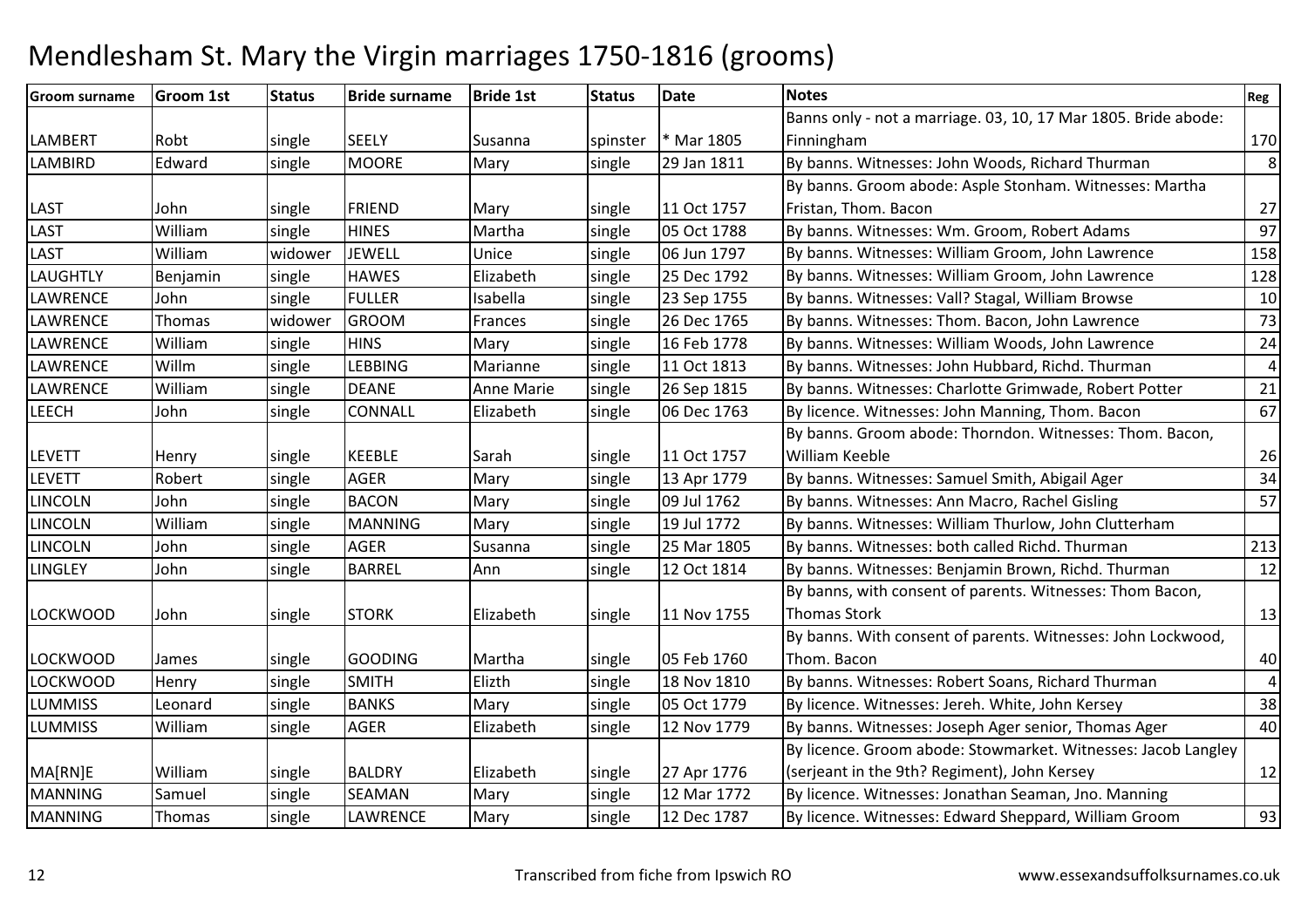| <b>Groom surname</b> | <b>Groom 1st</b> | <b>Status</b> | <b>Bride surname</b> | <b>Bride 1st</b> | <b>Status</b> | <b>Date</b> | <b>Notes</b>                                                       | Reg            |
|----------------------|------------------|---------------|----------------------|------------------|---------------|-------------|--------------------------------------------------------------------|----------------|
| <b>MANNING</b>       | John             | single        | <b>HOWLETT</b>       | Sarah            | single        | 24 Feb 1813 | By banns. Witnesses: John Fox, Ricd. Thurman                       | $\overline{2}$ |
| <b>MANNS</b>         | Jacob            | single        | <b>WHITE</b>         | Maria            | single        | 24 Sep 1804 | By licence. Witnesses: Sarah & Jeremiah White                      | 209            |
| <b>MARKWELL</b>      | Edward           | widower       | <b>TROTTMAN</b>      | Mary             | single        | 14 Dec 1767 | By banns. Witnesses: Robert Brown, Thom. Bacon                     | 105            |
|                      |                  |               |                      |                  |               |             | By licence. Groom is an Officer of Excise. Bride is a minor.       |                |
| <b>MASON</b>         | William          | single        | <b>SEAMAN</b>        | Susan            | single        | 18 Oct 1775 | Witnesses: Tho. Seaman, Ezekiel White                              | $\bf 8$        |
| <b>MATTEN</b>        | Thomas           | single        | <b>SHREEVE</b>       | Isabella         | single        | 16 Mar 1778 | By licence. Witnesses: John Kersey, Jereh. White                   | 25             |
| <b>MAYHEW</b>        | Thomas           | widower       | [FT]RISTAN           | Penelope         | widow         | 31 Jan 1754 | Licence.                                                           |                |
| <b>MAYHEW</b>        | Robert           | single        | <b>FRANCIS</b>       | Anne             | single        | 15 Oct 1793 | By licence. Witnesses: Sarah Mayhew, Mary Francis                  | 140            |
| <b>MAYHEW</b>        | Simon            | single        | <b>LING</b>          | Catherine        | single        | 13 May 1802 | By banns. Witnesses: William Cooper, Elizth Fox                    | 187            |
| <b>MEAN</b>          | Willm            | single        | <b>BAKER</b>         | Mary             | single        | 01 Nov 1797 | By banns. Witnesses: Willm. Rosier, William Groom                  | 162            |
| <b>MILES</b>         | William          | single        | <b>ROPER</b>         | Mary             | single        | 25 Nov 1781 | By banns. Witnesses: James Fuller, Robert Codd                     | 52             |
| <b>MILES</b>         | William          | widower       | <b>GIBBS</b>         | Martha           | single        | 28 Nov 1783 | By banns. Witnesses: Thomas Robertson, Dorcas Pollard              | 64             |
| <b>MILES</b>         | Daniel           | single        | LAWRENCE             | Elizabeth        | single        | 27 Jun 1787 | By banns. Witnesses: John Lawrence, William Groom                  | 90             |
|                      |                  |               |                      |                  |               |             | By licence. Daniel Miles, a minor, with the consent of his Father. |                |
| <b>MILES</b>         | Daniel           | minor         | <b>CHILES</b>        | Hannah           | single        | 11 Dec 1807 | Witnesses: J? Lines, James Hammond                                 | 227            |
| <b>MILES</b>         | John             | single        | <b>WARD</b>          | Martha           | single        | 26 Nov 1816 | By banns. Witnesses: Robert Wix, John Kemp                         | 35             |
| <b>MOORE</b>         | John             | widower       | <b>KEMP</b>          | Mary             | single        | 02 Jun 1772 | By licence. Witnesses: John Ottewill, Robt. Mayhew                 |                |
| <b>MORE</b>          | John             | single        | <b>HOLLAND</b>       | Elizabeth        | single        | 02 Jul 1771 | By banns. Witnesses: John Clutterham, John Lawrence                | 127            |
|                      |                  |               |                      |                  |               |             | By banns. Groom abode: Old Newton. Witnesses: William Baker,       |                |
| <b>MOYE</b>          | James            | single        | <b>THALLOW</b>       | Sarah            | single        | 01 Feb 1793 | <b>Mary Randall</b>                                                | 131            |
| <b>MOYE</b>          | William          | single        | <b>STEGGALL</b>      | Susan            | single        | 10 Jul 1810 | By banns. Witnesses: John Steggall, Richard Thurman                | $\overline{2}$ |
|                      |                  |               |                      |                  |               |             | By banns. Groom abode: Cotton. Witnesses: Benjamin Batt, John      |                |
| <b>MULLINGER</b>     | Robert           | single        | <b>CLARK</b>         | Elizabeth        | single        | 15 Oct 1773 | Clutterham                                                         |                |
| <b>MUTIMOR</b>       | Thomas           | single        | <b>HAYWARD</b>       | Mary             | single        | 24 Oct 1814 | By banns. Witnesses: Jonas Pallant, Edwn. Tye                      | 13             |
| <b>NESHING</b>       | John             | single        | <b>FARROW</b>        | Susan            | single        | 01 Nov 1752 |                                                                    |                |
|                      |                  |               |                      |                  |               |             | By licence. Both aged 21 and upwards. Witnesses: Thomas &          |                |
| <b>NESLING</b>       | William          | single        | <b>POTTER</b>        | Sarah            | single        | 22 Oct 1755 | <b>Francis Potter</b>                                              | 12             |
| <b>NESLING</b>       | John             | widower       | <b>JOLLEY</b>        | Susanna          | single        | 23 Nov 1756 | By banns. Witnesses: Thom. Bacon, Thomas Lilley                    | 21             |
| <b>NESLING</b>       | John             | widower       | <b>WILDING</b>       | Sarah            | widow         | 01 May 1785 | By banns. Witnesses: Sarah Nesling, William Groom                  | 71             |
| <b>NESTLING</b>      | John             | widower       | MULLINGER            | Sarah            | single        | 05 Sep 1796 | By banns. Witnesses: Susan Lawrence, Willm. Groom                  | 152            |
| <b>NESTLING</b>      | Samuel           | single        | <b>HAYWARD</b>       | Mary             | single        | 28 Dec 1800 | By banns. Witnesses: John Reddy, Richd. Thurman                    | 182            |
| <b>NESTLING</b>      | Robt             | single        | <b>SMITH</b>         | Susanna          | single        | 06 Mar 1809 | By banns. Witnesses: John Nestling, Richard Thurman                | 232            |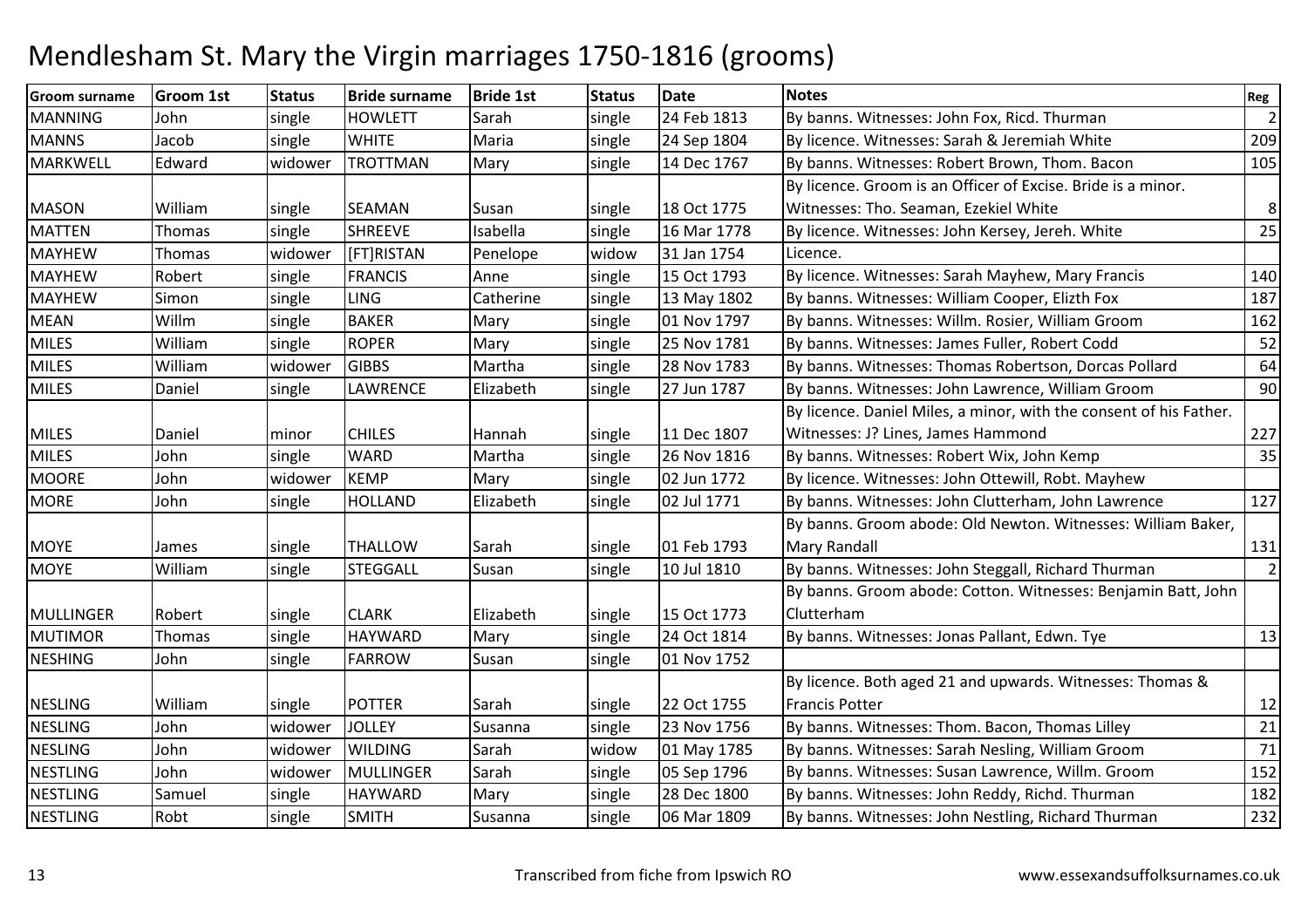| <b>Groom surname</b> | <b>Groom 1st</b> | <b>Status</b> | <b>Bride surname</b> | <b>Bride 1st</b> | <b>Status</b> | <b>Date</b> | <b>Notes</b>                                                      | Reg |
|----------------------|------------------|---------------|----------------------|------------------|---------------|-------------|-------------------------------------------------------------------|-----|
| <b>NESTLING</b>      | Lewis            | single        | LAST                 | Sarah            | single        | * Sep 1802  | Banns only - not a marriage. 05, 12, 19 Sep 1802.                 | 151 |
| <b>NUN</b>           | John             | single        | <b>CLARKE</b>        | Ann              | single        | 22 Nov 1770 | By banns. Witnesses: Robert Wade, Thom. Bacon                     | 125 |
| <b>NUNN</b>          | Robert           | single        | WESSEY               | Mary             | single        | 10 Jun 1766 | By banns. Witnesses: John Groome, Thom. Bacon                     | 79  |
|                      |                  |               |                      |                  |               |             | By licence. Bride abode: Yaxley, Suffolk. Groom is a farmer.      |     |
| <b>NUNN</b>          | Robert           | widower       | <b>GORBOULD</b>      | Elizabeth        | single        | 17 Apr 1787 | Witnesses: Ann & John Nunn, John Lawrence                         | 87  |
| <b>NUNN</b>          | John             | single        | <b>CORBOULD</b>      | Rebecca          | single        | 13 Nov 1815 | By banns. Witnesses: William Pyman, Robert Potter                 | 24  |
| <b>NUNN</b>          | William          | single        | <b>BARKER</b>        | Elizabeth        | single        | 01 Mar 1816 | By banns. Witnesses: William Barker, Robert Potter                | 29  |
|                      |                  |               |                      |                  |               |             | By banns. Groom abode: St. Mary Key, Ipswich. Witnesses:          |     |
| <b>OAKES</b>         | Thomas           | single        | <b>ATTEKIN</b>       | Elizth           | single        | 27 Jan 1816 | Robert Robinson, Robert Potter                                    | 28  |
| <b>OFFORD</b>        | John             | single        | <b>BAKER</b>         | Sarah            | single        | 02 Dec 1811 | By banns. Witnesses: Henry Last, John Kemp                        | 18  |
| <b>OTTEWILL</b>      | John             | single        | <b>BACON</b>         | Dorothy          | single        | 26 Jun 1766 | By banns. Witnesses: Samuel Marshall, Thom. Bacon                 | 77  |
| <b>OTTEWILL</b>      | John             | single        | <b>FOX</b>           | Elizabeth        | single        | 18 Jan 1808 | By licence. Witnesses: Thos. Fox, John Kemp                       | 228 |
| <b>OWERS</b>         | John             | bachelor      | <b>OTTEWILL</b>      | Dorothy Anne     | single        | 10 Jun 1802 | By licence. Witnesses: Robt. Lanman?, E. Durham?                  | 188 |
|                      |                  |               |                      |                  |               |             | By licence. Groom abode: Wetheringsett. Witnesses: Mary Pizzy,    |     |
| <b>PAGE</b>          | James            | single        | PIZZY                | Ann              | single        | 08 Mar 1805 | John Acfield                                                      | 212 |
| <b>PALLANT</b>       | Jonas            | single        | <b>BARKER</b>        | Sarah            | single        | 12 Oct 1814 | By banns. Witnesses: Samuel Pallant, Richd. Thurman               | 11  |
| <b>PALMER</b>        | James            | single        | <b>TROTMAN</b>       | Mary             | single        | 25 Mar 1781 | By banns. Witnesses: Aaron Salsbury, John Lawrence                | 46  |
|                      |                  |               |                      |                  |               |             | By licence. Groom abode: Ipswich, Suffolk. Witnesses: Spicer      |     |
| <b>PALMER</b>        | Stephen          | bachelor      | SHELDRAKE            | Rebecca          | spinster      | 27 Dec 1805 | Sparrow, Simon Filly?                                             | 219 |
| <b>PARKER</b>        | Robert           | widower       | <b>LOCKWOOD</b>      | Elizabeth        | widow         | 30 Jun 1774 | By banns. Witnesses: William Watcham, John Clutterham             |     |
| <b>PARLENT</b>       | Willm            | single        | <b>BLAKE</b>         | Rose             | single        | $* * 1803$  | Banns only - not a marriage. 25 Sep, 02, 09 Oct.                  | 161 |
| <b>PEARLE</b>        | William          | single        | <b>THURLOW</b>       | Mary             | single        | 31 Jul 1761 | By licence. Witnesses: Jeremiah White, Thom. Bacon                | 51  |
| <b>PECK</b>          | John             | widower       | <b>BRUCE</b>         | Ann              | single        | 19 May 1767 | By licence. Witnesses: Ezekiel White, Thom. Bacon                 | 99  |
| PHILIPS              | James            | single        | <b>GOSLING</b>       | Ann              | single        | 04 Oct 1785 | By banns. Witnesses: William Watcham, William Groom               | 73  |
|                      |                  |               |                      |                  |               |             |                                                                   |     |
|                      |                  |               |                      |                  |               |             | By license. Abraham Pitt, of this parish who has been resident in |     |
|                      |                  |               |                      |                  |               |             | this parish a fortnight. Sarah Pammington, a minor, with consent  |     |
| PITT                 | Abraham          | single        | PAMMINGTON           | Sarah            | minor         | 17 May 1759 | of ye said Minor's father. Witnesses: Tho. Page, Thos. Durham     | 35  |
|                      |                  |               |                      |                  |               |             | Banns only - not a marriage. "Abraham Pitt & Sarah Pammington     |     |
|                      |                  |               |                      |                  |               |             | above mentioned were married by a Licence in this chuch, ye       |     |
|                      |                  |               |                      |                  |               |             | Clergyman of Rougham refusing to publish their banns." Groom      |     |
| PITT                 | Abraham          | single        | PAMMINGTON           | Sarah            | single        | * Apr 1759  | abode: Rougham.                                                   | 25  |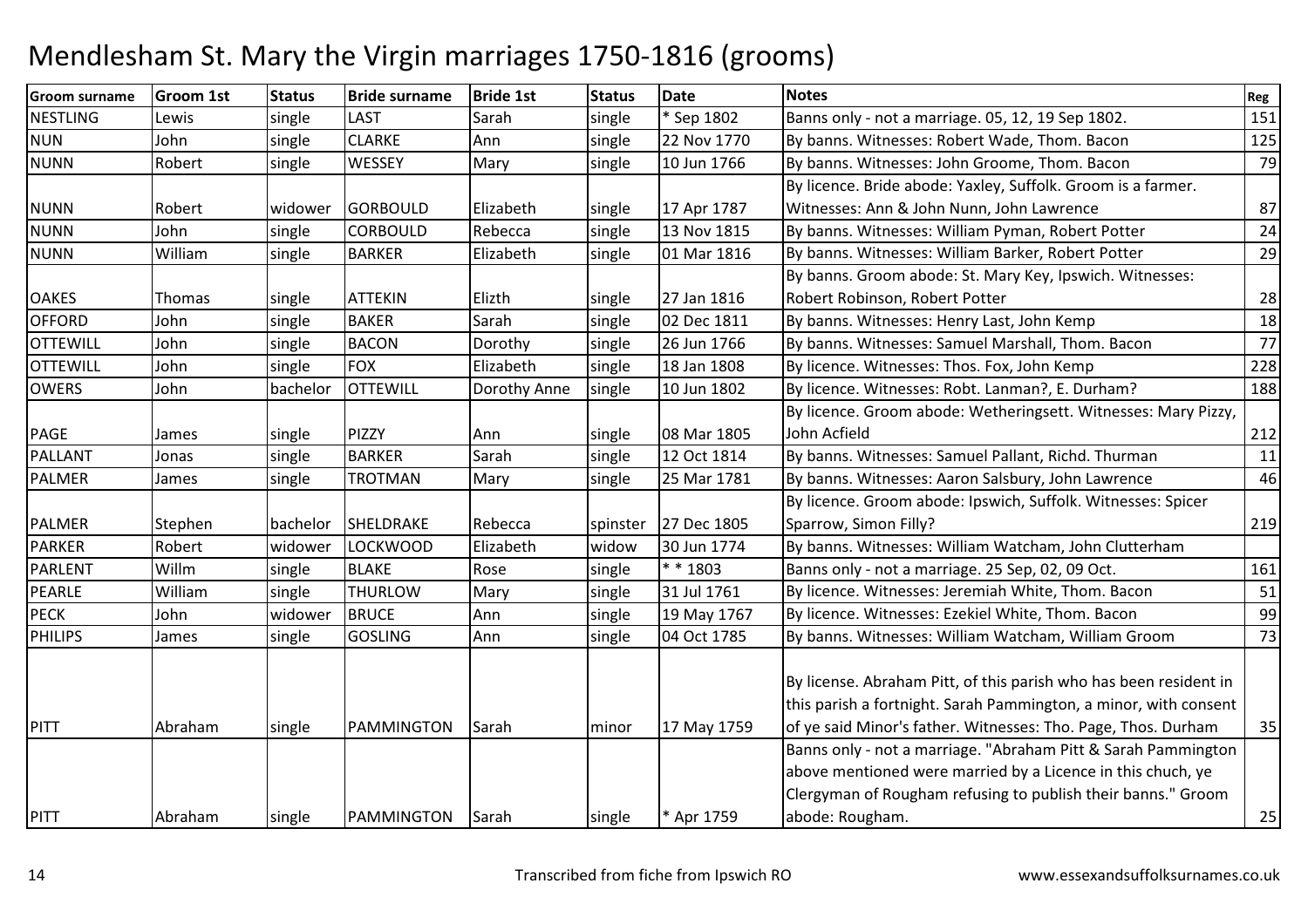| <b>Groom surname</b> | <b>Groom 1st</b> | <b>Status</b> | <b>Bride surname</b> | <b>Bride 1st</b> | <b>Status</b> | <b>Date</b> | <b>Notes</b>                                                  | Reg                     |
|----------------------|------------------|---------------|----------------------|------------------|---------------|-------------|---------------------------------------------------------------|-------------------------|
|                      |                  |               |                      |                  |               |             | By license. Groom abode: Gipping, Suffolk. Witnesses: Edmund  |                         |
| <b>PIZZY</b>         | William          | single        | <b>HALLS</b>         | Susan            | single        | 06 Sep 1757 | Halls, Rich. Pizzy                                            | 25                      |
| PIZZY                | William          | single        | CODD                 | Martha           | single        | 03 Mar 1780 | By banns. Witnesses: M. & Robert Codd                         | 42                      |
| <b>PLANTIN</b>       | Robert           | single        | <b>FULLER</b>        | Mary             | single        | 16 Feb 1768 | By banns. Witnesses: James Fuller, George Batt                | 106                     |
| <b>PLEASANTS</b>     | William          | single        | <b>FOLKARD</b>       | Hannah           | single        | 06 Jul 1778 | By banns. Witnesses: Thomas Keeble, James Fuller              | 27                      |
| <b>POOLEY</b>        | John             | single        | <b>BANNISTER</b>     | Sarah            | spinster      | 24 Feb 1812 | By banns. Witnesses: John Gooderham, Richard Thurman          | 20                      |
| <b>POOLY</b>         | John             | widower       | <b>LOCKWOOD</b>      | Mary             | single        | 26 Nov 1778 | By banns. Witnesses: Jereh. White, George Tye                 | 30                      |
|                      |                  |               |                      |                  |               |             | By banns. With consent of his parents. Groom is a minor.      |                         |
| <b>POTTER</b>        | Francis          | single        | <b>ELLIS</b>         | Alice            | single        | 10 Apr 1758 | Witnesses: Jeremiah White, Thom. Bacon                        | 30                      |
|                      |                  |               |                      |                  |               |             | By banns. With consent of parents. Witnesses: Thomas Potter,  |                         |
| <b>POTTER</b>        | Robert           | minor         | <b>WOOLSEY</b>       | Lydda            | single        | 29 Dec 1759 | Thom. Bacon                                                   | 39                      |
| <b>POTTER</b>        | Robert           | widower       | <b>DEARING</b>       | Mary             | single        | 07 May 1765 | By banns. Witnesses: Samuel Smith, Thom. Bacon                | 72                      |
| POTTER               | Francis          | widower       | <b>WATCHAM</b>       | Sarah            | single        | 24 Oct 1769 | By licence. Witnesses: William Watcham, Thomas Bacon          | 117                     |
| <b>POTTER</b>        | Robert           | single        | <b>STEGGALL</b>      | Mary             | single        | 30 Oct 1803 | By banns. Witnesses: Thos. Fox, Ann Fairweather               | 201                     |
|                      |                  |               |                      |                  |               |             | By licence. Groom abode: Finningham. Witnesses: Willm.        |                         |
| <b>POTTER</b>        | John             | widower       | <b>WHISTLECRAFT</b>  | Anne             |               | 30 Mar 1804 | Whistlecraft, Richd. Thurman                                  | 205                     |
| <b>POTTER</b>        | William          | single        | <b>PROCTOR</b>       | Charlotte        | single        | 12 Oct 1815 | By banns. Witnesses: Robert Potter, Anthony Gissing           | 23                      |
| <b>PRICK</b>         | Stephen          | single        | <b>WATCHAM</b>       | Ann              | single        | 09 Nov 1756 | By banns. Witnesses: Thom. Bacon, William Watcham             | 20                      |
|                      |                  |               |                      |                  |               |             | By banns. Groom abode: Cotton. Witnesses: James Roper, James  |                         |
| <b>PRICK</b>         | Robert           | single        | <b>BLOOM</b>         | Hannah           | widow         | 15 Oct 1777 | Fuller                                                        | 22                      |
| <b>PRICK</b>         | Robert           | widower       | <b>MOY</b>           | Ann              | single        | 15 Oct 1782 | By banns. Witnesses: John Lawrence, John Clutterham           | 56                      |
|                      |                  |               |                      |                  |               |             | By banns. Witnesses: William Groom, John Lawrence, Ann Prike, |                         |
| <b>PRIKE</b>         | William          | single        | <b>ROW</b>           | Thamer           | single        | 11 Oct 1792 | Martha Smith                                                  | 125                     |
| <b>PRIKE</b>         | John             | single        | <b>BERRY</b>         | Dinah            | single        | 19 Oct 1798 | By banns. Witnesses: Sarah Cutting, James Francis             | 171                     |
|                      |                  |               |                      |                  |               |             |                                                               |                         |
| <b>PULFORD</b>       | Willm            | single        | <b>STEBBINGS</b>     | Ann              | single        | 23 Nov 1802 | By banns. Witnesses: Stebbing Blomfield, Richd. Thurman       | 192                     |
| PURLEN               | John             | single        | <b>BATLEY</b>        | Sarah            | single        | 25 Sep 1781 | By banns. Witnesses: William Car, John Clutterham             | 47                      |
| <b>PURSLEY</b>       | Robert           | single        | <b>TYRELL</b>        | Susan            | single        | 26 Oct 1803 | By banns. Witnesses: Charlotte Pursley, John Kemp             | 200                     |
|                      |                  |               |                      |                  |               |             | By licence. Bride signs her surname 'Connall' and it is spelt |                         |
|                      |                  |               | CONNALL /            |                  |               |             | 'Connold' in register. Witnesses: George Batt, Thom. Bacon.   |                         |
| <b>PYMAN</b>         | James            | widower       | <b>CONNALD</b>       | Mary             | single        | 14 Sep 1756 | Groom abode: Gipping.                                         | 18                      |
| <b>QUARRY</b>        | Robert           | single        | <b>KEMP</b>          | Frances          | single        | 27 Feb 1775 | By banns. Witnesses: Samuel Smith, Jas. Simpson               | $\overline{\mathbf{3}}$ |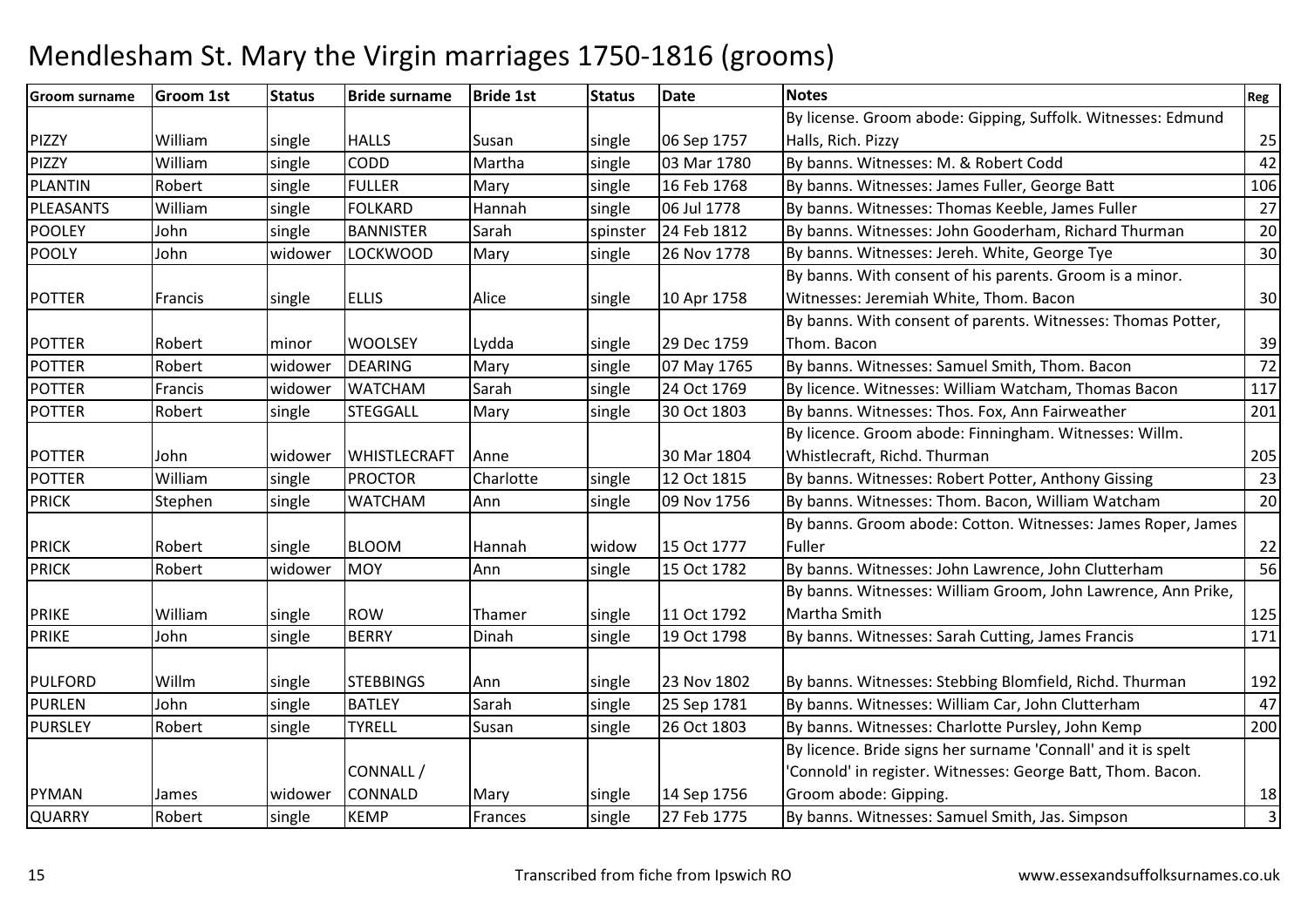| <b>Groom surname</b> | <b>Groom 1st</b> | <b>Status</b> | <b>Bride surname</b> | <b>Bride 1st</b> | <b>Status</b> | <b>Date</b> | <b>Notes</b>                                                    | Reg            |
|----------------------|------------------|---------------|----------------------|------------------|---------------|-------------|-----------------------------------------------------------------|----------------|
| <b>QUARRY</b>        | Thomas           | single        | <b>BLOMFIELD</b>     | Mary             | single        | 23 Oct 1811 | By licence. Witnesses: Anne Read, Cherubim Blomfield.           | 14             |
| <b>QUINTON</b>       | Daniel           | widower       | <b>BLOIS</b>         | Susan            | single        | 05 Jan 1776 | By banns. Witnesses: Samuel Codd, John Clutterham               | 10             |
| <b>RACE</b>          | James            | single        | <b>REED</b>          | Elizabeth        | single        | 18 Sep 1766 | By banns. Witnesses: ? ?, Thom. Bacon                           | 90             |
| RANDALL              | Ralph            | single        | <b>WHITE</b>         | Alice            | single        | 10 Oct 1763 | By banns. Witnesses: Ezekiel White, Thom. Bacon                 | 64             |
|                      |                  |               |                      |                  |               |             | By banns. Groom's surname spelt 'Rands' in register and 'Ranch' |                |
| RANDS /              |                  |               |                      |                  |               |             | by groom. Groom abode: Wetheringset. Witnesses: Jno. Garrard,   |                |
| <b>RANCH</b>         | John             | single        | <b>THURLOW</b>       | Mary             | single        | 12 Nov 1789 | <b>William Groom</b>                                            | 103            |
| <b>RAYMENT</b>       | Samuel           | single        | <b>BOWERS</b>        | Dorothy          | single        | 27 Dec 1756 | By licence. Witnesses: Ezekiel White, Thom. Bacon               | 22             |
| <b>RAYNER</b>        | William          | widower       | MUER?                | Mary             | widow         | 15 Feb 1779 | By banns. Witnesses: Martin Bent, Jeremiah White                | 32             |
| <b>READ</b>          | John             | single        | <b>WATCHAM</b>       | Mary             | single        | 02 Oct 1781 | By banns. Witnesses: James Fuller, Henry Garland                | 48             |
| <b>READ</b>          | Robert           | single        | <b>BLOMFIELD</b>     | Ann              | single        | 17 Feb 1782 | By banns. Witnesses: John Read, John Clutterham                 | 54             |
| READ                 | William          | single        | <b>BLOMFIELD</b>     | Zophiel          | single        | 03 Jan 1787 | By banns. Witnesses: Thos. Beart Quarry, John Read              | 83             |
| <b>READY</b>         | John             | single        | <b>DOE</b>           | Unice            | single        | 20 Oct 1781 | By banns. Witnesses: William Miles, John Clutterham             | 49             |
| <b>REEVE</b>         | Thomas           | single        | <b>DURRANT</b>       | Ann              | single        | 20 Jun 1777 | By banns. Witnesses: William Groom, Robt. Day                   | 21             |
| <b>REYNOLDS</b>      | John             | single        | <b>CARR</b>          | Deborah          | single        | 20 Nov 1766 | By banns. Witnesses: Robert Carr, Thom. Bacon                   | 95             |
| <b>REYNOLDS</b>      | John             | single        | <b>AGER</b>          | Elizabeth        | single        | 27 Oct 1806 | By banns. Witnesses: John Lincoln, Richard Thurman              | 224            |
| <b>REYNOLDS</b>      | Samuel           | single        | <b>BERRY</b>         | Mary             | single        | 09 Feb 1813 | By banns. Witnesses: Daniel Berry, Richd. Thurman               | $\mathbf{1}$   |
| <b>RICHER</b>        | Thomas           | single        | <b>BLOMFIELD</b>     | Jemima           | spinster      | 18 Oct 1753 | Licence. Groom abode: St. Mary Key, Ipswich                     |                |
|                      |                  |               |                      |                  |               |             | By banns. Groom abode: Worlingworth, Suffolk. Witnesses: Thos   |                |
| <b>RIVERS</b>        | Edward           | single        | <b>TEMPLING</b>      | Mary             | single        | 12 Jan 1785 | Beart Quarry, John Lawrence                                     | 70             |
| <b>ROBERSON</b>      | John             | single        | <b>MOORE</b>         | Frances          | single        | 26 Apr 1814 | By banns. Witnesses: Edward Lambert, Richd. Thurman             | $\overline{7}$ |
| <b>ROBERTS</b>       | Jeremiah         | single        | <b>CRISP</b>         | Elizabeth        | single        | 26 Oct 1762 | By banns. Witnesses: Thom. Bacon, Thom. Thurlow                 | 61             |
| <b>ROBERTSON</b>     | Thomas           | single        | <b>ARNOLD</b>        | Alice            | single        | 14 Feb 1782 | By banns. Witnesses: John Barker, John Lawrence                 | 53             |
| <b>ROBERTSON</b>     | John             | single        | <b>LAWRENCE</b>      | Catharine        | single        | 04 Jun 1816 | By banns. Witnesses: William Steggall, Robert Potter            | 30             |
| <b>ROBERTSON</b>     | Robert           | single        | <b>ATTEKIN</b>       | Nancy            | single        | 27 Nov 1816 | By banns. Witnesses: Isaac Attekin, Robert Potter               | 36             |
|                      |                  |               |                      |                  |               |             | By banns. Groom abode: Wortham. Witnesses: Thom. Bacon,         |                |
| <b>RODWELL</b>       | Daniel           | single        | <b>NICHOLSON</b>     | Latitia          | single        | 27 Mar 1757 | John Durrant                                                    | 23             |
| <b>ROGERS</b>        | Thomas           | single        | <b>WHITE</b>         | Elizabeth        | widow         | 01 May 1759 | By banns. Witnesses: Jno. Cooper, Thom. Bacon                   | 34             |
|                      |                  |               |                      |                  |               |             | By licence. Groom abode: Wetheringset. Witnesses: Edmund        |                |
| <b>ROPER</b>         | John             | single        | <b>PECK</b>          | Mary Ann         | single        | 22 May 1793 | Baker, Fanny Roper                                              | 137            |
| <b>ROPER</b>         | John             | widower       | DEREHAM              | Jane             | single        | 07 Dec 1815 | By licence. Witnesses: Richd. Dereham, Robert Potter            | 17             |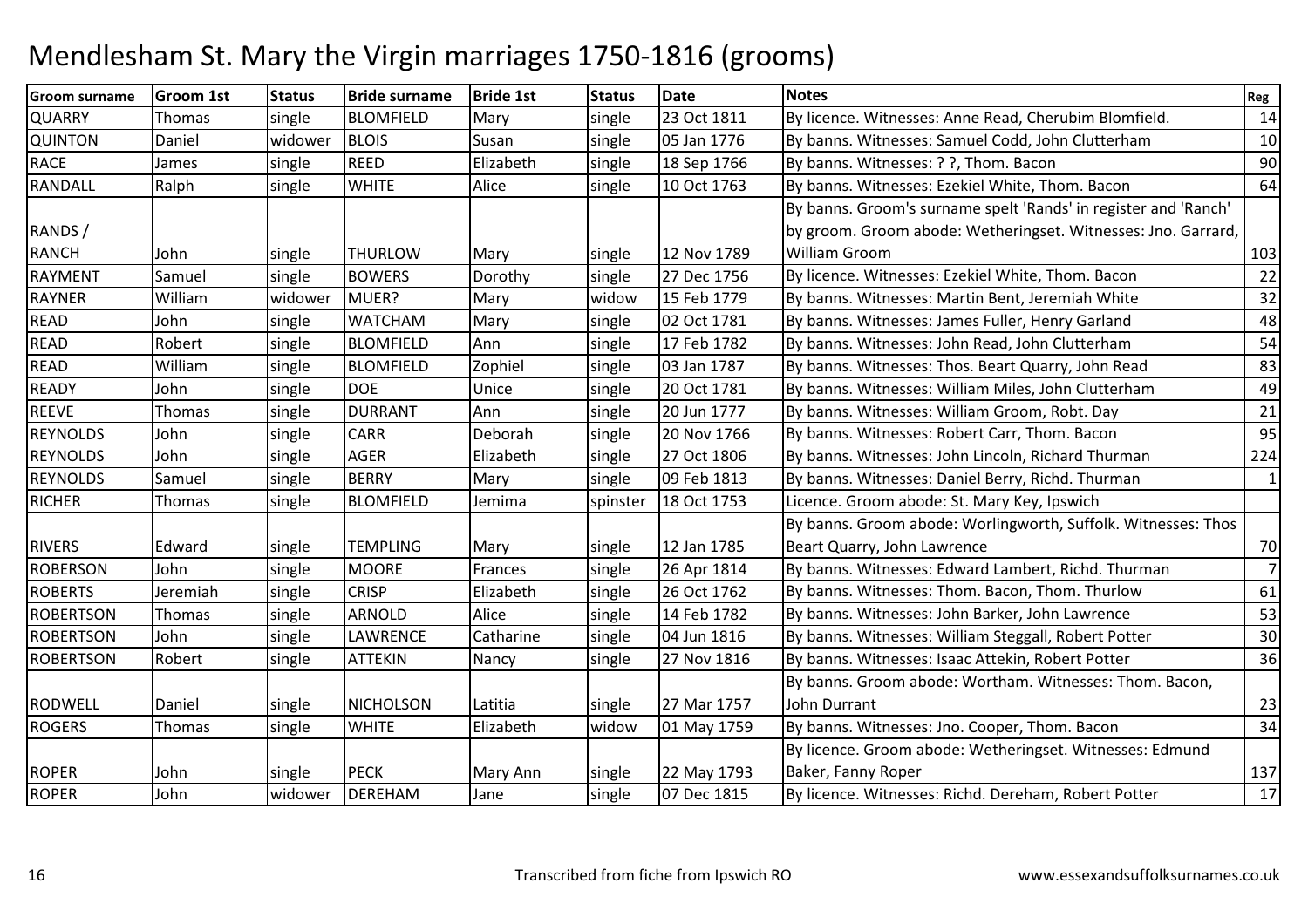#### Groom surnameGroom 1st 15tatus Bride surname e Bride 1st Status Date Notes Regional Region Regional Regional Regional Regional Regional Regional Regional Reg ROSE |Robert |widower |DAY |Easter |single |15 Nov 1791 15 Nov 1791 By banns. Witnesses: Samuel Steaggal[le], William Groom (15) 1888. William Groom<br>26 May 1773 By banns. Witnesses: John Clutterham, John Lawrence <sup>119</sup> ROSIER WilliamWilliam Single HITCHAM<br>Henry Single BUTTON Sarah Sarah single 26 May 1773 By banns. Witnesses: John Clutterham, John Lawrence<br>Mary Single 01 Jun 1803 By banns. Witnesses: John Lincoln, Richd. Thurman ROSIERR Henry single BUTTON Mary Single 01 Jun 1803 By banns. Witnesses: John Lincoln, Richd. Thurman 197<br>Mary single 14 Jul 1814 By banns. Witnesses: Honour Steed, Richd. Thurman 10 ROSIERRobert Single FISK Mary single 14 Jul 1814 By banns. Witnesses: Honour Steed, Richd. Thurman RUMSEY Robert bachelor MANNING Harriet spinster 26 May 1806By banns. Groom abode: Kenton. Witnesses: John Addiken, Richd. Thurmann 223 RUSH John single MAYHEW Frances single 09 Oct 177112 Oct 1784 By licence. Second witness is Saml Dent\* jnr. Groom abode: Little Stonham. Witnesses: Geo. Mayhew, Saml. Dent\***RUSHBROOKE**  Johnsingle GRIFFES Thomasin single 12 Oct 1784 By banns. Witnesses: Mary Kart, Samuel Smith 68<br>Single BEATS Martha single 07 Oct 1776 By banns. Witnesses: Robert Codd. Thos. Tvrell 14 **SALSBURY**  Aaronsingle BEATS Martha single 07 Oct 1776 By banns. Witnesses: Robert Codd, Thos. Tyrell 14<br>single MILES Elizabeth single 10 Nov 1811 By banns. Witnesses: Daniel Miles, Richard Thurman 16 SALSBURY Jeremiahsingle  $\vert$ 10 Nov 1811 | By banns. Witnesses: Daniel Miles, Richard Thurman SALTERJohn 1991 single FRANKS Mary 18 Single 18 May 1784 By banns. Witnesses: Elizabeth Taylor, Thomas Davy 166<br>John 1996 Widower LAMYS Sarah 114 Single 27 Dec 1790 By banns. Witnesses: John Lawrence. William Groom 1114 SALTER John widower AMYS Sarah single 27 Dec 1790 By banns. Witnesses: John Lawrence, William Groom <sup>114</sup> By banns. Groom abode: Debenham. Witnesses: Daniel Sawyer, SAWYER Daniel single THURLOW Sarah single 07 Nov 1771Jonan. ThurlowW Mary Single \* \* 1758 Banns only - not a marriage. 22, 29 Oct, 05 Nov 1758. 22<br>Rulliances Pride abode: Websites to Websites With a marriage of the concentration of the concentration of the SCARCE?Robert single **THURLOW** SEAMAN John single SYMONDS Elizabeth single 15 Jun 179019 Aug 1790 By licence. Bride abode: Wetheringset. Witnesses: Jonathan Seaman, Fra. Seamann 108 109 SEAMANN Thomas widower EVERSON Sarah widow widow | 19 Aug 1790 | By licence. Witnesses: Jereh. White, Elizabeth Damant SEEKS / SEEX | John single THING | Jane single 05 Jan 1780 19 May 1773 By banns. Groom spells surname Seex, but spelt Seeks in register. Witnesses: George & Mary Thingg 41 SHELDRAKEThomas Widower THURLOW<br>Thomas single RICE Rebecca Single 19 May 1773 By licence. Witnesses: Thomas Edwards, Sam. Peck<br>Mary single 19 Jun 1792 By banns. Witnesses: Ann Prike, William Groom SHELDRAKEThomas single 19 Jun 1792 By banns. Witnesses: Ann Prike, William Groomm 124 SHELDRAKE Johnsingle |HALLS | Sarah | single | 26 Nov 1794 | By banns. Witnesses: William Ling, Willm. Groom m 144 SHELDRAKEIsaac single BAKER<br>MILES Elizabeth single 19 Oct 1796 By banns. Witnesses: William Groom, John Lawrence 156<br>Elizth single 18 Nov 1801 By banns. Witnesses: John Sheldrake, Richd. Thurman 186 SHELDRAKEE Thos widower MILES Elizth By banns. Witnesses: John Sheldrake, Richd. Thurman SHELDRICK | Richard | single | GARROD | Susan | single | 03 Jan 1758 By licencse. Groom abode: Stowupland. Witnesses: John Nunn, Thom. Baconn 29 SHELDRICK Thomas single BANYARD Elizabeth single 10 Jul 1761By banns, with consent of parents. Witnesses: Samuel Smith, Thom. Baconn 149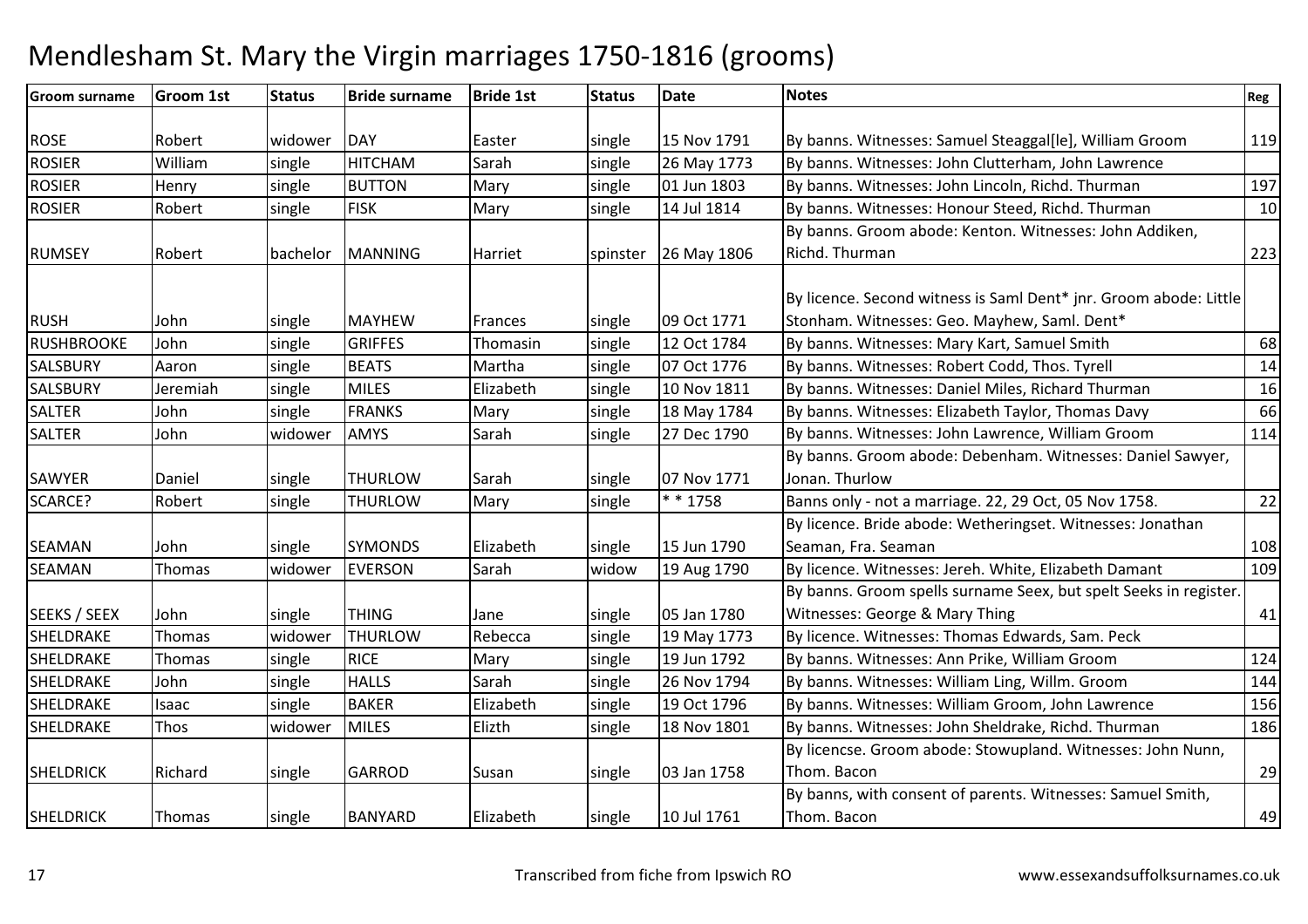| <b>Groom surname</b> | <b>Groom 1st</b> | <b>Status</b> | <b>Bride surname</b> | <b>Bride 1st</b> | <b>Status</b> | Date        | <b>Notes</b>                                                      | Reg     |
|----------------------|------------------|---------------|----------------------|------------------|---------------|-------------|-------------------------------------------------------------------|---------|
|                      |                  |               |                      |                  |               |             | By licence. Groom abode: Croton? St. Mary. Witnesses: Noah        |         |
| <b>SHEPHERD</b>      | Edmund           | single        | <b>NEWSTEAD</b>      | Elizabeth        | single        | 10 Nov 1766 | Bloomfield, Thom. Bacon                                           | 94      |
| <b>SHEPPARD</b>      | Edmund           | widower       | <b>WOODS</b>         | Mary             | single        | 20 Aug 1815 | By banns. Witnesses: Jereh. Woods, Robert Potter                  | 20      |
|                      |                  |               |                      |                  |               |             | By banns. No witnesses. Bride's name given as "Hannah Syer alias  |         |
| <b>SHEPPERD</b>      | Isaac            | widower       | <b>SYER</b>          | Hannah           | widow         | 30 Mar 1779 | Ager".                                                            | 33      |
|                      |                  |               |                      |                  |               |             | By banns. No witnesses. Bride's name given as "Hannah Syer alias  |         |
| <b>SHEPPERD</b>      | Isaac            | widower       | <b>AGER</b>          | Hannah           | widow         | 30 Mar 1779 | Ager".                                                            | 33      |
| <b>SHULVER</b>       | William          | single        | <b>JACOB</b>         | Elizabeth        | single        | 02 Nov 1770 | By banns. Witnesses: John Wellham, Thom. Bacon                    | 124     |
| <b>SIMPSON</b>       | Daniel           | single        | <b>FRISTAN</b>       | Martha           | single        | 23 Apr 1767 | By licence. Witnesses: Thos. Mayhew, Thom. Bacon                  | 98      |
| <b>SIMPSON</b>       | James            | single        | <b>GOUGH</b>         | Elizabeth        | single        | 28 Mar 1796 | By banns. Witnesses: Willm. Blomfield, Willm. Groom               | 151     |
|                      |                  |               |                      |                  |               |             | By licence, with consent of parents. Witnesses: Richard Marten?,  |         |
| <b>SMITH</b>         | John             | single        | <b>ROOK</b>          | Elizabeth        | single        | 22 Nov 1760 | <b>Edmund Halls</b>                                               | 45      |
|                      |                  |               |                      |                  |               |             | By licence. Groom abode: Eye, Suffolk. Witnesses: Richd.          |         |
| <b>SMITH</b>         | Thomas           | single        | <b>BAKER</b>         | Frances          | single        | 07 Nov 1800 | Thurman, John White                                               | 181     |
| <b>SNELLING</b>      | Daniel           | single        | <b>SHELDRICK</b>     | Mary             | single        | 06 Nov 1783 | By banns. Witnesses: John Ready, Lydia Goldsmith                  | 62      |
|                      |                  |               |                      |                  |               |             | Banns only - not a marriage. 17, 24, 31 Feb 1771. Bride abode:    |         |
| <b>SOAMS</b>         | Robt             | widower       | <b>BATHER</b>        | Hannah           | single        | *Feb 1771   | Cotton                                                            |         |
|                      |                  |               |                      |                  |               |             |                                                                   |         |
| SONES                | Robert           | single        | <b>MOSS</b>          | Elizabeth        | single        | Oct 1757    | Banns only - not a marriage. 9, 16, 23 Oct 1757. Bride abode: Eye | 19      |
| <b>SOUTHGATE</b>     | John             | single        | <b>WILDING</b>       | Elizabeth        | single        | 29 Jun 1815 | By banns. Witnesses: William Pyman, Robert Potter                 | 19      |
| <b>SPARKE</b>        | William          | single        | <b>WRIGHT</b>        | Ann              | single        | 21 Feb 1815 | By banns. Witnesses: Edwn. Gissing, Robert Potter                 | 18      |
| <b>STAMMERS</b>      | Joseph           | single        | <b>REYNOLDS</b>      | Elizabeth        | single        | 06 Mar 1797 | By banns. Witnesses: James & Mary Reynolds                        | 157     |
| <b>STAMMERS</b>      | James            | single        | <b>LUFF</b>          | Phillis          | single        | 11 Oct 1803 | By banns. Witnesses: Thomas Clarke, Richard Thurman               | 198     |
| <b>STEBBING</b>      | William          | single        | <b>RACE</b>          | Sarah            | single        | 27 Oct 1795 | By banns. Witnesses: William Thurman, William Groom               | 149     |
| <b>STEGGALL</b>      | Benjamin         | single        | <b>WILLIAMS</b>      | Susan            | single        | 30 Oct 1761 | By banns. Witnesses: Thom. Bacon, Thos. Lawrence                  | 54      |
| <b>STEGGALL</b>      | Thomas           | single        | <b>BACON</b>         | Abigal           | single        | 08 May 1766 | By licence. Witnesses: Noah Bloomfield, Thom. Bacon               | 76      |
| <b>STEGGALL</b>      | John             | single        | <b>SILLETT</b>       | Susanna          | single        | 27 Feb 1786 | By banns. Witnesses: John Lawrence, Willm. Groom                  | 79      |
| <b>STEGGALL</b>      | Benjamin         | widower       | <b>ELLES</b>         | Alice            | single        | 04 Apr 1788 | By banns. Witnesses: Wm. Groom, Robert Potter                     | 95      |
| <b>STEGGALL</b>      | John             | single        | <b>ROSIER</b>        | Hannah           | single        | 23 Jul 1804 | By banns. Witnesses: Wm. Groom, Richard Thurman                   | 207     |
| <b>STIFF</b>         | Abraham          | widower       | <b>CARNAL</b>        | Grace            | single        | 03 May 1814 | By banns. Witnesses: John Mil[le]s, Edwn. Tye                     | $\bf 8$ |
|                      |                  |               |                      |                  |               |             | By banns. Groom abode: Aspal Stonham. Witnesses: John             |         |
| <b>STOLLERY</b>      | Giles            | single        | <b>HAYNTON</b>       | Margaret         | single        | 12 Oct 1769 | Lawrence, Thom. Bacon                                             | 115     |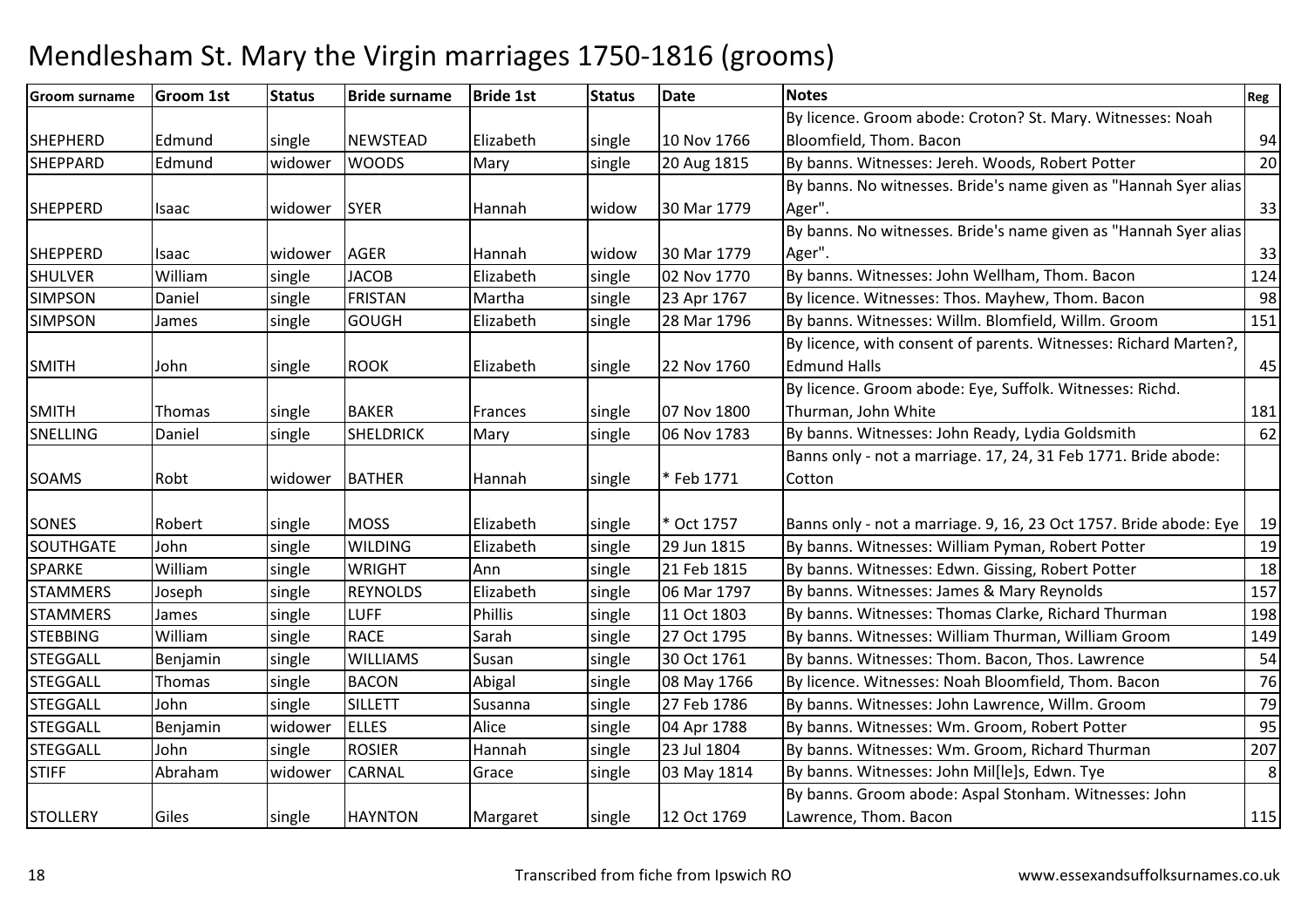| <b>Groom surname</b> | <b>Groom 1st</b> | <b>Status</b> | <b>Bride surname</b> | <b>Bride 1st</b> | <b>Status</b> | <b>Date</b> | <b>Notes</b>                                                  | Reg |
|----------------------|------------------|---------------|----------------------|------------------|---------------|-------------|---------------------------------------------------------------|-----|
| <b>TAYLOR</b>        | John             | single        | <b>SAVEGE</b>        | Elizabeth        | single        | 09 Dec 1776 | By banns. Witnesses: Thomas Savege, John Clutterham           | 16  |
| <b>TAYLOR</b>        | William          | single        | <b>LOCKWOOD</b>      | Elizabeth        | single        | 05 Nov 1781 | By banns. No witnesses.                                       | 51  |
|                      |                  |               |                      |                  |               |             |                                                               |     |
|                      |                  |               |                      |                  |               |             | By banns. Both Mary's surnames are included: Parish being her |     |
|                      |                  |               |                      |                  |               |             | surname from her 1st marriage, Vent being her maiden name.    |     |
| <b>TAYLOR</b>        | Robert           | single        | <b>PARISH</b>        | Mary             | widow         | 25 Jul 1784 | Groom is a labourer. Witnesses: John Hubbard, John Lawrence.  | 67  |
|                      |                  |               |                      |                  |               |             |                                                               |     |
|                      |                  |               |                      |                  |               |             | By banns. Both Mary's surnames are included: Parish being her |     |
|                      |                  |               |                      |                  |               |             | surname from her 1st marriage, Vent being her maiden name.    |     |
| <b>TAYLOR</b>        | Robert           | single        | <b>VENT</b>          | Mary             | widow         | 25 Jul 1784 | Groom is a labourer. Witnesses: John Hubbard, John Lawrence.  | 67  |
|                      |                  |               |                      |                  |               |             | By banns. Witnesses: John Hubbard, Wm. Groom, Sarah Davy.     |     |
|                      |                  |               |                      |                  |               |             | Bride's surnames: Vent from her 1st marriage and Ager as her  |     |
| <b>TAYLOR</b>        | Thomas           | single        | <b>VENT</b>          | Sarah            | widow         | 17 Oct 1785 | maiden name.                                                  | 75  |
|                      |                  |               |                      |                  |               |             | By banns. Witnesses: John Hubbard, Wm. Groom, Sarah Davy.     |     |
|                      |                  |               |                      |                  |               |             | Bride's surnames: Vent from her 1st marriage and Ager as her  |     |
| <b>TAYLOR</b>        | Thomas           | single        | <b>AGER</b>          | Sarah            | widow         | 17 Oct 1785 | maiden name.                                                  | 75  |
| <b>TAYLOR</b>        | Abraham          | single        | <b>STEWARD</b>       | Mary             | single        | 17 Mar 1795 | By banns. Witnesses: Isaac Bocking, William Groom             | 145 |
| <b>THARLOW</b>       | William          | single        | <b>GOYMER</b>        | Sarah            | single        | 13 May 1777 | By banns. Witnesses: Daniel Sawyer, Susan Tharlow             | 20  |
| <b>THARLOW</b>       | William          | widower       | <b>SEEDON</b>        | Mary Ann         | single        | 10 Jun 1779 | By banns. Witnesses: Simon Kilbourn, John Lawrence            | 35  |
| <b>THOMPSON</b>      | James            | single        | <b>MATTHEWS</b>      | Elizabeth        | widow         | 17 Mar 1755 | Groom abode: Hollinbury, Essex                                |     |
| <b>THOMPSON</b>      | James            | single        | <b>MATTHEWS</b>      | Elizabeth        | widow         | 17 Mar 1755 | By banns. Witnesses: Thomas Bacon, William Browes             | 7   |
|                      |                  |               |                      |                  |               |             | By licence. Groom abode: Mellis. Witnesses: Abm? Palmer,      |     |
| <b>THRIP</b>         | Daniel           | single        | <b>OTTEWILL</b>      | Susanna          | single        | 07 Oct 1796 | Dorothy Ann Ottewill                                          | 154 |
| <b>THURLOW</b>       | Thomas           | single        | <b>CHITTOCK</b>      | Mary             | single        | 12 Oct 1762 | By banns. Witnesses: Robt. Quarry, Thom. Bacon                | 58  |
|                      |                  |               |                      |                  |               |             | By banns. Groom abode: Brockford. Witnesses: Fairweather?     |     |
| <b>THURLOW</b>       | George           | single        | <b>GOOCH</b>         | Deborah          | single        | 11 Oct 1764 | Gooch, Thom. Bacon                                            | 70  |
| <b>THURLOW</b>       | William          | widower       | <b>CHAMBERS</b>      | Hannah           | single        | 24 Oct 1768 | By banns. Witnesses: Ann Seaman, Thom. Bacon                  | 108 |
| <b>THURLOW</b>       | John             | single        | <b>MANSFIELD</b>     | Elizabeth        | single        | 25 Dec 1783 | By banns. Witnesses: Robert Nunn, John Lawrence               | 65  |
|                      |                  |               |                      |                  |               |             | By banns. Groom abode: Brockford. Witnesses: Susan Crow, John |     |
| <b>THURLOW</b>       | Barnaby          | single        | <b>REYNOLDS</b>      | Sally            | single        | 15 Oct 1801 | Reynolds?                                                     | 185 |
| <b>THURMAN</b>       | William          | single        | <b>RACE</b>          | Mary             | single        | 02 Apr 1793 | By banns. Witnesses: Richard & Sarah Thurman                  | 135 |
| <b>THURSTON</b>      | John             | single        | HK]ERSEY             | Susan            | single        | 29 Nov 1768 | By licence. Witnesses: William Rush, Thom. Bacon              | 109 |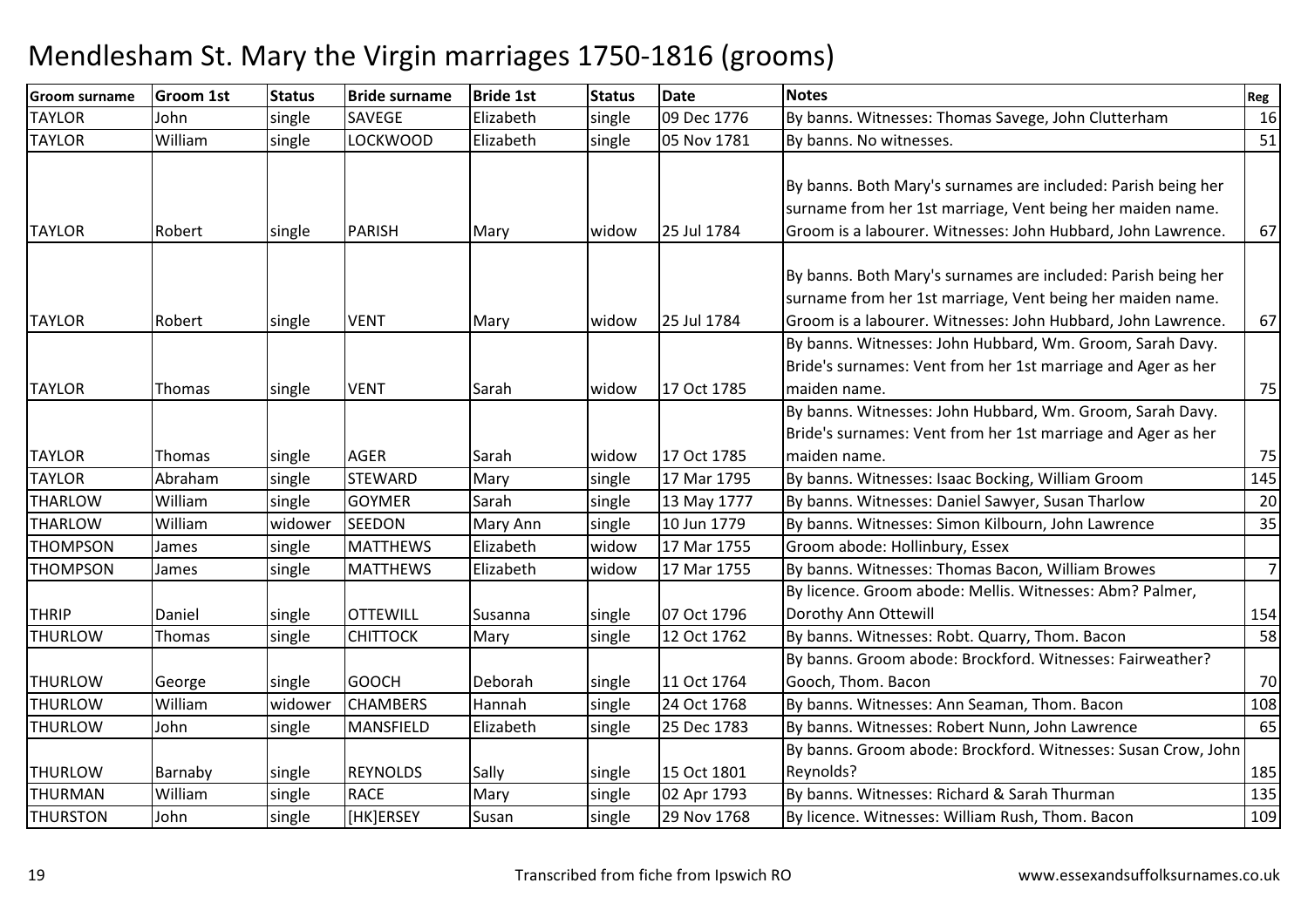| <b>Groom surname</b> | Groom 1st       | <b>Status</b> | <b>Bride surname</b> | <b>Bride 1st</b> | <b>Status</b> | <b>Date</b> | <b>Notes</b>                                                                                                          | Reg            |
|----------------------|-----------------|---------------|----------------------|------------------|---------------|-------------|-----------------------------------------------------------------------------------------------------------------------|----------------|
| <b>THURSTON</b>      | Nathaniel       | single        | <b>GISSING</b>       | Rachael          | single        | 05 Oct 1775 | By licence. Witnesses: Jereh. White, John Smith                                                                       | $\overline{7}$ |
| <b>TILLET</b>        | Roger           | widower       | <b>WARN</b>          | Juda             | widow         | 27 Aug 1769 | By banns. Witnesses: John Groome, Thom. Bacon                                                                         | 113            |
| <b>TUNMER</b>        | Robert          | single        | <b>WHITE</b>         | Frances          | single        | 28 Jun 1775 | By banns. Witnesses: Jeremiah White, Edward Ellis                                                                     | 5              |
|                      |                 |               |                      |                  |               |             | By licence. Groom abode: Gislingham. Witnesses: Susan Day,                                                            |                |
| <b>TURNER</b>        | George          | single        | <b>KERSEY</b>        | Mary             | single        | 30 Dec 1785 | John Kersey jnr.                                                                                                      | 77             |
|                      |                 |               |                      |                  |               |             | Banns only - not a marriage. 23, 30 Sep, 07 Oct 1759. Bride                                                           |                |
| <b>TYE</b>           | George          | single        | LARGE                | Elizabeth        | single        | * * 1759    | abode: South Copham, Norfolk                                                                                          | 26             |
| <b>TYRELL</b>        | Thomas          | single        | <b>GOYMER</b>        | Mary             | single        | 07 Nov 1777 | By banns. Witnesses: Simon Kilbourn, Thomas Matten                                                                    | 23             |
| <b>TYTE</b>          | Richard         | single        | <b>BROWNE</b>        | Margaret         | single        | 02 Nov 1797 | By banns. Witnesses: William Groom, Richard C[ao]rbould                                                               | 163            |
| <b>UPSTON</b>        | Samuel          | single        | <b>DURRANT</b>       | Sarah            | single        | 01 Jun 1790 | By banns. Witnesses: William Groom, John Lawrence                                                                     | 107            |
|                      |                 |               |                      |                  |               |             | By banns. Groom abode: Cotton. Witnesses: Willm. Groom, John                                                          |                |
| <b>VINCENT</b>       | John            | single        | <b>WADE</b>          | Mary             | single        | 07 Nov 1788 | Lawrence                                                                                                              | 98             |
| <b>WADE</b>          | Robert          | single        | <b>CLARKE</b>        | Mary             | single        | 13 Oct 1767 | By banns. Witnesses: Thom. Bacon, John Lawrence                                                                       | 102            |
| <b>WADE</b>          | <b>Barnabas</b> | single        | <b>STEBBENS</b>      | Elizabeth        | single        | 10 Feb 1777 | By banns. Witnesses: Thos. Tyrell, William Thurlow                                                                    | 18             |
| <b>WADE</b>          | Barn            | widower       | <b>FINBOW</b>        | Alice            | single        | 03 May 1791 | By banns. Witnesses: Robert Gosling, Willm. Groom                                                                     | 115            |
|                      |                 |               |                      |                  |               |             | By banns. Groom abode: Shelfanger, Norfolk. Witnesses:                                                                |                |
| <b>WALLIS</b>        | Seth            | single        | <b>WHITE</b>         | Sarah            | single        | 29 Nov 1790 | Jeremiah Wite, Robert Horne?                                                                                          | 111            |
| <b>WALN</b>          | William         | single        | <b>PLANTON</b>       | Elizabeth        | single        | 02 Apr 1787 | By banns. Witnesses: William Groom, John Lawrence                                                                     | 86             |
| <b>WALPOLE</b>       | John            | single        | <b>CULPECK</b>       | Mary             | single        | 21 May 1753 | Rev. John Walpole, an honest fellow, of New Buckenham,<br>Norfolk. Married at Gipping Chapel. Bride is of Stowmarket. |                |
|                      |                 |               |                      |                  |               |             | By licence. Groom is a baker, of Long Stratton, Norfolk.                                                              |                |
| <b>WALPOLE</b>       | Robert          | single        | <b>RALF</b>          | Martha           | spinster      | 16 Sep 1783 | Witnesses: Robert Thurston, Saml. Gissing.                                                                            | 60             |
| <b>WARD</b>          | William         | single        | <b>BERRY</b>         | Martha           | single        | 13 Mar 1787 | By banns. Witnesses: Mary Rice, Gilbert Bond                                                                          | 85             |
| <b>WARD</b>          | Willm           | single        | <b>BUTTON</b>        | Sarah            | single        | 23 Oct 1810 | By banns. Witnesses: Richard Thurman, Willm. Watcham                                                                  | 3              |
| <b>WARREN</b>        | Willm           | single        | <b>STEGGALL</b>      | Elizabeth        | single        | 25 Dec 1809 | By banns. Witnesses: Samuel Warren, Richard Thurman                                                                   |                |
| <b>WATCHAM</b>       | Stephen         | single        | <b>ROPER</b>         | Priscilla        | single        | 04 Oct 1768 | By licence. Witnesses: William Watcham, Thom. Bacon                                                                   | 107            |
| <b>WATCHAM</b>       | Sutton          | single        | <b>AGER</b>          | Susannah         | single        | 19 Feb 1788 | By banns. Witnesses: Robt. Tunmer, Nath. Ager                                                                         | 94             |
|                      |                 |               |                      |                  |               |             | By banns. Groom abode: Stowupland. Witnesses: Abraham                                                                 |                |
| WELLS                | John            |               | <b>FRIEND</b>        | Patience         |               | 16 Oct 1800 | Meekins, Christian Wells                                                                                              | 179            |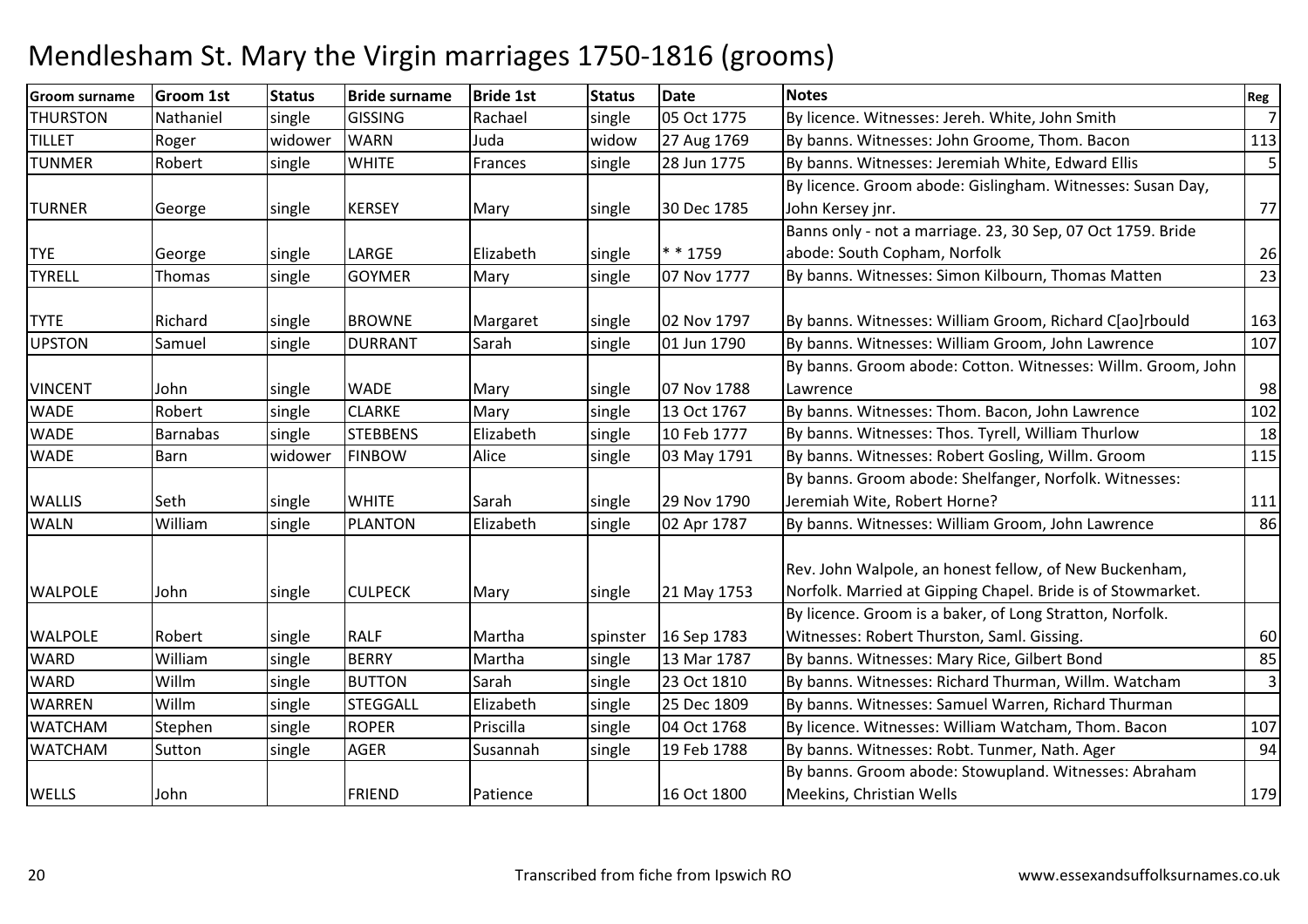| <b>Groom surname</b> | <b>Groom 1st</b> | <b>Status</b> | <b>Bride surname</b> | <b>Bride 1st</b> | <b>Status</b> | <b>Date</b> | <b>Notes</b>                                                     | Reg |
|----------------------|------------------|---------------|----------------------|------------------|---------------|-------------|------------------------------------------------------------------|-----|
|                      |                  |               |                      |                  |               |             | By banns. Groom abode: Stoke Ash. Witnesses: William             |     |
| <b>WHISTLECRAFT</b>  | John             | single        | <b>WATCHAM</b>       | Rose             | single        | 21 Mar 1793 | Lummes?, Robert Watcham                                          | 134 |
| <b>WHITE</b>         | John             | widower       | PHILBY               | Sarah            | widow         | 28 Jun 1751 |                                                                  |     |
| <b>WHITE</b>         | Ezekiel          | widower       | <b>MURRELL</b>       | Mary             | widow         | 14 Oct 1755 | By licence. Witnesses: Ralph Bowers, Jeremiah White              | 11  |
|                      |                  |               |                      |                  |               |             | By licence. The groom is Ezekiel White jnr. Witnesses: Ralph     |     |
| <b>WHITE</b>         | Ezekiel          | single        | <b>LEECH</b>         | Elizabeth        | widow         | 01 Jul 1766 | Randall, Thom. Bacon                                             | 78  |
|                      |                  |               |                      |                  |               |             |                                                                  |     |
| <b>WHITE</b>         | Thomas           | single        | <b>SEAMAN</b>        | Ann              | single        | 03 Apr 1770 | By licence. Witnesses: Jonathan Seaman, Ezekiel White jnr.       | 121 |
|                      |                  |               |                      |                  |               |             | By licence with ye consent of Thoms. Mayhew ye Father.           |     |
| <b>WHITE</b>         | Jeremiah         | single        | <b>MAYHEW</b>        | Elizabeth        | minor         | 01 Jan 1771 | Witnesses: Tho Mayhew senr, Thos Mayhew jnr                      | 126 |
|                      |                  |               |                      |                  |               |             | By licence. Witnesses: Cornelius & Mary Gibbs, Robert Gibson     |     |
| <b>WHITE</b>         | John             | single        | <b>GIRLING</b>       | Elizabeth        | single        | 06 Dec 1792 | Turner                                                           | 127 |
| <b>WILDHAM</b>       | John             | single        | CODD                 | Sarah            | single        | 28 Nov 1760 | By banns. Witnesses: Mary Chilton, Thos. Codd                    | 46  |
|                      |                  |               |                      |                  |               |             | By banns. Groom abode: Little Stonham. Witnesses: Joshua Nun,    |     |
| <b>WILDING</b>       | James            | single        | PAMINGTON            | Catherine        | single        | 11 Nov 1760 | Anna Bacon                                                       | 44  |
| <b>WITMAN</b>        | Samuel           | single        | <b>NESLING</b>       | Elizabeth        | single        | 11 Oct 1785 | By banns. Witnesses: John Jesup, Wm. Groom                       | 74  |
| <b>WIX</b>           | Stafford         | single        | <b>MULLINGER</b>     | Mary             | single        | 16 Oct 1776 | By banns. Witnesses: John Baker, Thos. Tyrell                    | 15  |
| <b>WIX</b>           | George           | single        | SNELLING             | Elizth           | single        | 08 Nov 1813 | By banns. Witnesses: Robert Wix, Richd. Thurman                  | 5   |
| <b>WIX</b>           | Robert           | single        | <b>WARD</b>          | Anne             | single        | 25 Dec 1815 | By banns. Witnesses: John Mil[le]s, Robert Potter                | 27  |
|                      |                  |               |                      |                  |               |             | By licence. Groom abode: All Hallows, Honey Lane, London.        |     |
| <b>WOOD</b>          | Richard          | single        | <b>SHEPPARD</b>      | Mary             | single        | 10 Nov 1803 | Witnesses: Sarah Wood, Elizabeth Sheppard                        | 202 |
|                      |                  |               |                      |                  |               |             | By banns. Groom abode: Brockford. Witnesses: Tho. Lawrence,      |     |
| <b>WOODS</b>         | William          | single        | <b>LAWRENCE</b>      | Elizabeth        | single        | 04 Dec 1759 | Thom. Bacon                                                      | 37  |
| <b>WOODS</b>         | Jeremiah         | single        | <b>NUNN</b>          | Mary             | single        | 26 Dec 1793 | By banns. Witnesses: John Nunn, William Groom                    | 142 |
| <b>WOODS</b>         | William          | single        | <b>CAMIEL</b>        | Rebecca          | single        | 17 May 1798 | By banns. Witnesses: John & Sarah Woods                          | 170 |
|                      |                  |               |                      |                  |               |             | By banns. Groom abode: Cotton. Witnesses: Barn. Wade, Virtue     |     |
| <b>WORBER</b>        | William          | single        | <b>BLOMFIELD</b>     | Elizabeth        | single        | 09 Feb 1797 | Blomfield                                                        | 156 |
|                      |                  |               |                      |                  |               |             | By licence. Groom abode: Creeting St. Peter, Suffolk. Witnesses: |     |
| <b>WORLEDGE</b>      | Robert           | single        | <b>WATCHAM</b>       | Priscilla        | single        | 12 Feb 1793 | Susanna Worledg, Edward Colchester?                              | 132 |
| <b>WRIGHT</b>        | Jonathan         | single        | <b>SMITH</b>         | Ann              | single        | 25 Nov 1806 | By banns. Witnesses: Samuel Smith, Ann Steggall                  | 225 |
|                      |                  |               |                      |                  |               |             | By licence. Groom abode: Winston. Witnesses: Bartho. Mulliner,   |     |
| <b>WYTHS</b>         | John             | single        | <b>MULLINER</b>      | Elizabeth        | single        | 01 Sep 1755 | <b>Thomas Bacon</b>                                              | 9   |